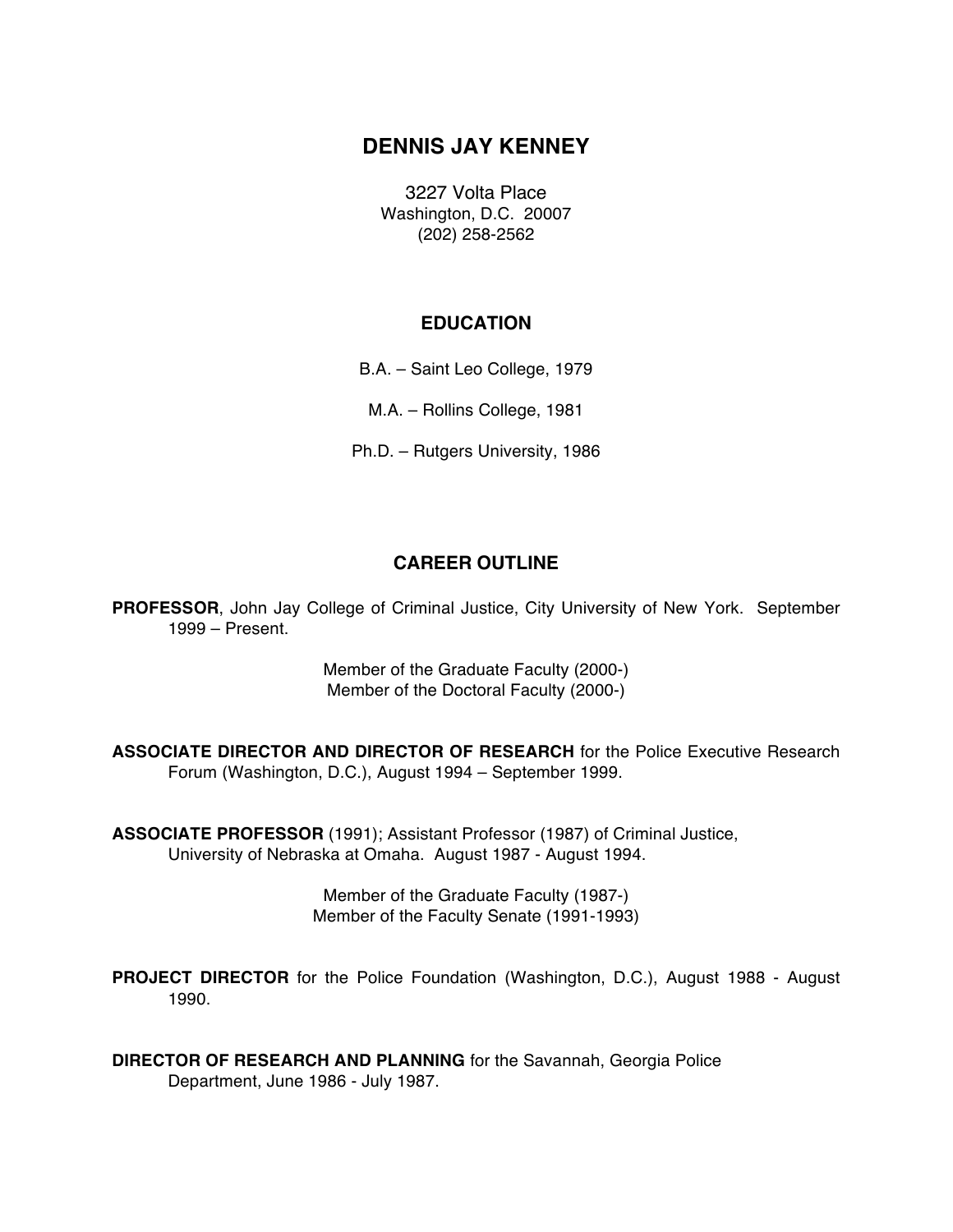- **ASSISTANT PROFESSOR** of Justice and Law Administration, Western Connecticut State University, August 1983 - August 1986.
- **TEACHING/GRADUATE ASSISTANT** at Rutgers University's School of Criminal Justice, September 1981 - June 1983.
- **POLICE SERGEANT** (1976); Detective (1975); K-9 Officer (1974); and Patrol Officer (1974) at the Bartow, Florida Police Department, January 1974 - June 1981.

# **AWARDS, HONORS, AND OTHER**

Participant on an advisory board to the Thailand Institute of Justice on matters of organization and research focus. Bangkok, Thailand, September 12 – 17, 2012.

Editor of *Police Quarterly.* January 2002 – December 2008.

Participant in the *President's Roundtable on School Violence*. The White House, March 1998.

Subject of the December 1997 NIJ Research in Progress Seminar and video on "Crime in the Schools: A Problem-Solving Approach."

Editor of the *American Journal of Police.* October, 1991 – August 1995.

Selected to *Who's Who in America,* 2000-

Selected to *Who's Who Among American Teachers*, 1994 –

Dean's Award for an Outstanding Dissertation (*Examining the Role of Active Citizen Action in the Law Enforcement Process*). Rutgers University, May 1986.

Awarded a National Institute of Justice fellowship to participate in a *Seminar on Quantitative Analysis of Crime and the Criminal Justice System* at the Inter-University Consortium for Political and Social Research, University of Michigan, July 1982.

Cited in a citywide proclamation by the Bartow, Florida City Council for outstanding service as a member of that city's police department, June 1981.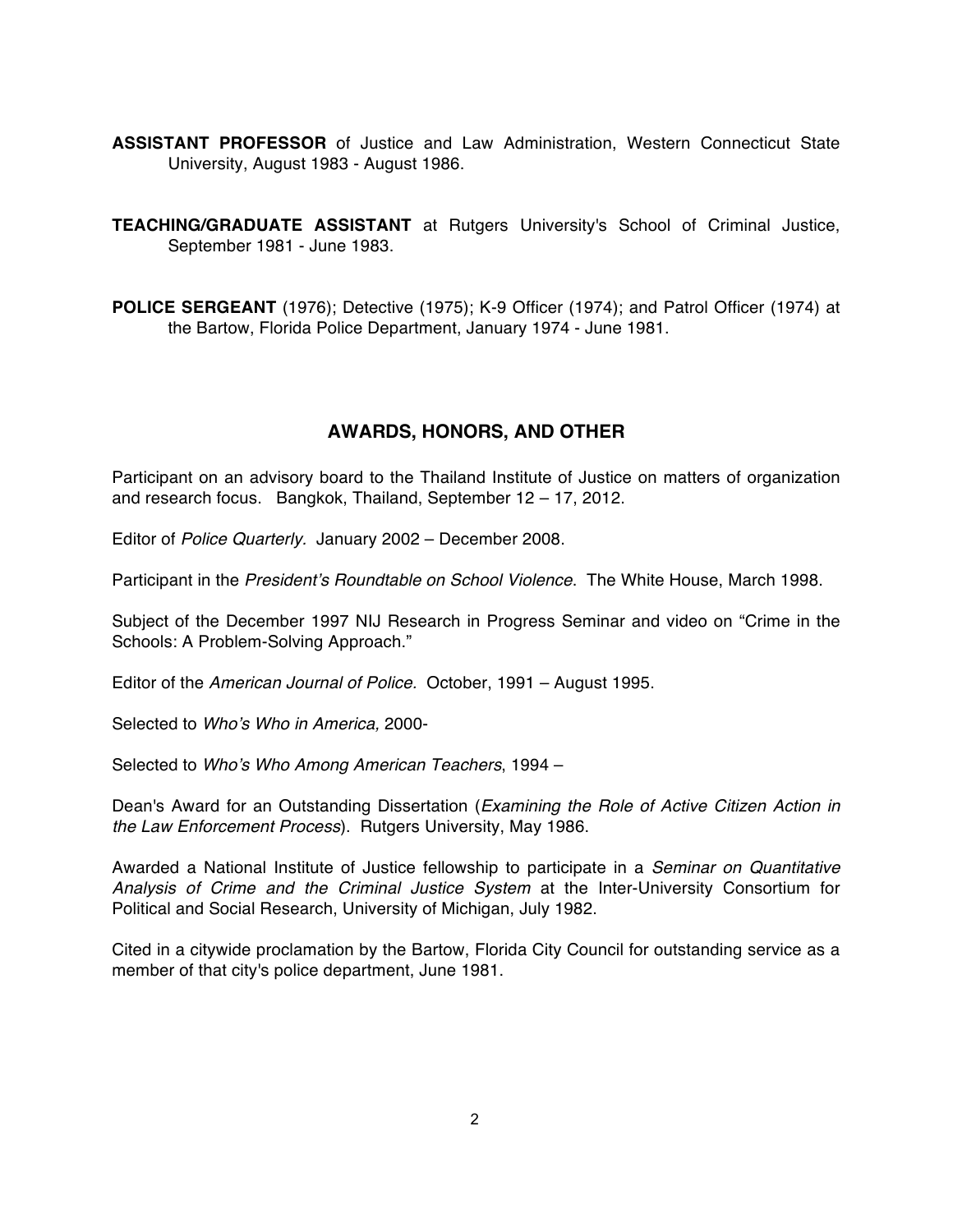### **FUNDED RESEARCH AND STUDIES**

- *Public Perceptions of Yemeni Police* (Project Director, \$100,000). Funding from the United Nations Development Program to conduct national surveys of Yemeni citizens and police and examine police-community relations and police performance in Yemen in an effort to establish specific plans to advance the fundamentals of democratic policing.
- *Fostering a Culture of Lawfulness in Mexico* (Co-Principal Investigator, \$750,000). Grant from the U.S. Department of State to evauate programs that promote the rule of law among Mexican students and police. Program activities are concentrated in Mexico City and Mexican communities along the U.S./Mexico border.
- *Fostering a Culture of Lawfulness in the Colombian National Police* (Co-Principal Investigator, \$549,233). Grant from the U.S. Department of State to develop and test programs to reduce corruption and enhance support for the rule of law among members of the Colombian National Police.
- *Police Integrity Education and School-Based Culture of Lawfulness Education in Panama* (Co-Principal Investigator, \$461,566). Grant from the U.S. Department of State to develop and test programs reduce corruption among Panamanian police and promote support among police and students of a culture of lawfulness.
- *Public Perceptions of Albanian Police* (Project Director, \$30,000). Grant from the United Nations Development Program to conduct national surveys of Albanian citizens and police and examine police-community relations and police performance in Albania in an effort to establish specific plans to advance the fundamentals of democratic policing.
- *Cultural Awareness and Diversity: Issues for the Police* (Project Director, Phase 1: \$450,000; Phase 2: \$250,000). Grant from the Bureau of Justice Assistance to examine policerace relations in New York City, Chicago, Houston, Atlanta, and Los Angeles in an effort to identify the important issues and develop a comprehensive model program of training and development.
- *Responding to Bank Robberies: Providing Internet Access to Police* (Project Director, \$143,350). Grant from the Eastern Kentucky Regional Community Policing Institute to examine the feasibility of providing police responding to robbery alarms with direct Internet access to bank security systems. Technical and operational issues are examined.
- *Assessing the Fit Between U.S. Sponsored Training and the Needs of Ukrainian Police Agencies* (Project Director, \$246,245). Grant from the International Center of the National Institute of Justice to examine the content, delivery, and impact of training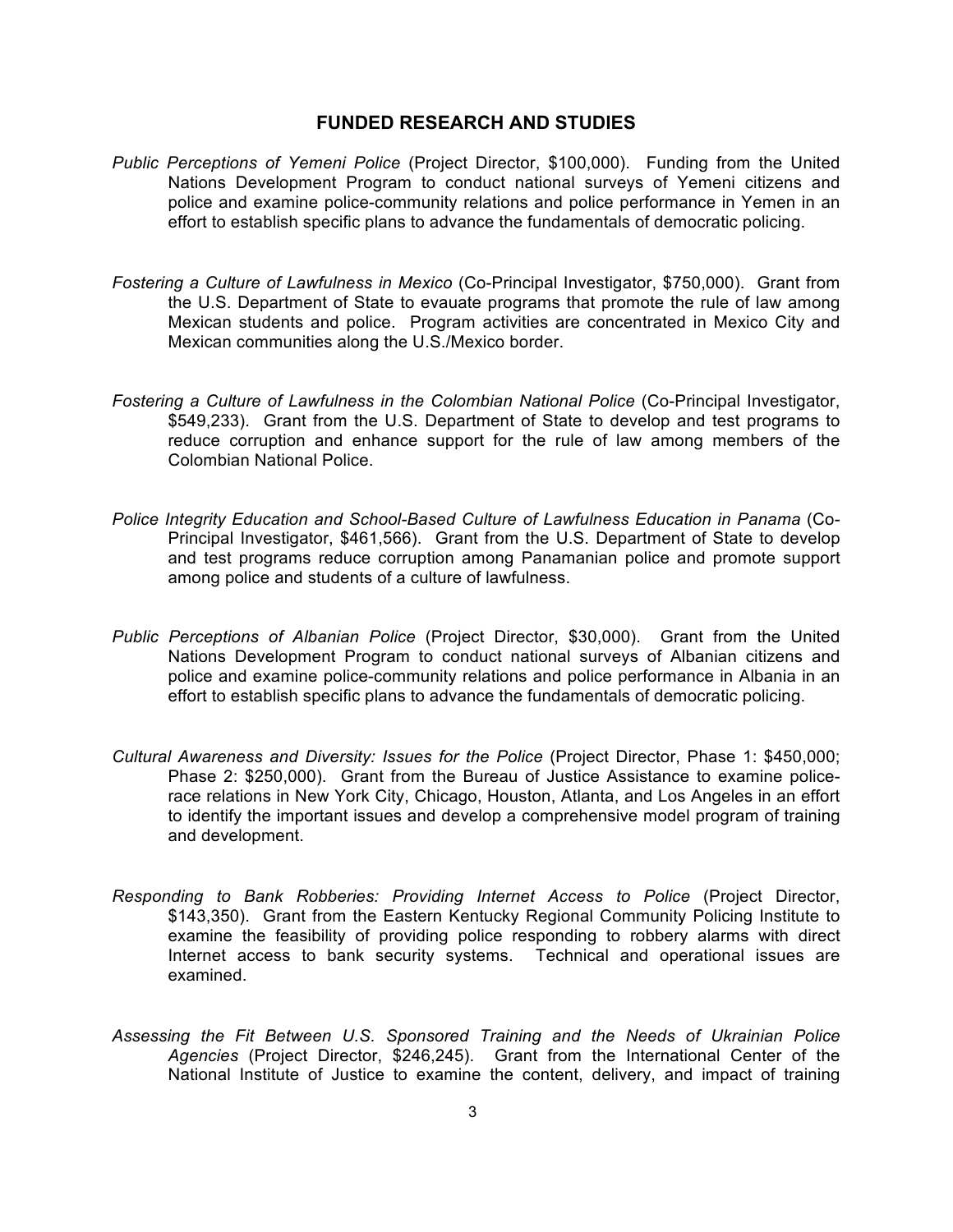sponsored by the United States Department of State for Ukrainian police agencies and officers. Recommendations concerning the content of current training and the processes of needs assessment for future training efforts were developed.

- *The Force Factor: Measuring Police Use of Force Relative to Suspect Resistance* (Co-Principal Investigator, \$270,173. Project Director: Geoffrey Alpert, University of South Carolina). Grant from the National Institute of Justice to examine the use of police force as it relates to the resistance met by officers. Model data collection and analytic methods to examine the police uses of force are expected from the research.
- *Problem Solving Partnership Evaluation* (Project Director, \$346,845). Grant #97-IJ-CX-0046 from the Office of Community Oriented Policing Services to document, examine, assess and assist the activities and results of 470 individual problem solving partnership grants. Policy and training recommendations resulted from the research.
- *Evaluating the Effects of Fatigue on Police Patrol Officers and Their Relations with the Community* (Project Director, \$285,123). Grant #96-IJ-CX-0046 from the National Institute of Justice to explore factors contributing to the fatigue of officers and examine the impacts of fatigue on officer performance, health, satisfaction, and safety.
- *Facilitating Organizational Change: Shaping Philosophies Through Individual and Organizational Evaluations* (Co-Principal Investigator, \$199,975. Project Director: Geoffrey Alpert, University of South Carolina). Grant from the National Institute of Justice to examine the ability of police agencies to shape officer actions and policing philosophies through departmental evaluations of individual performance, unit tactics, and agency programs.
- *Evaluating the Texas Regional Community Policing Institute* (Project Director, \$49,956). Grant from the Sam Houston State University to evaluate the content, delivery, and impact of training programs developed for and delivered by the Texas RCPI. Recommendations for improvements are included.
- *A Public Safety Perspective on Abortion Clinic Violence: Protecting the Rights of the Community* (Project Director, \$400,000). Research funded by the Kaiser Family Foundation to examine the nature and extent of abortion related violence to result in policy recommendations for police and others involved with the issue. A continuation grant (\$200,000) was received to disseminate project results through a series of workshops for police managers.
- *Community Policing Consortium* (Project Director for PERF subcontracts, \$3,724,115). Grants #95-CK-WX-K001, 96-CK-WX-K001, 97-CK-WX-0029, and 98-CK-WX-0072 received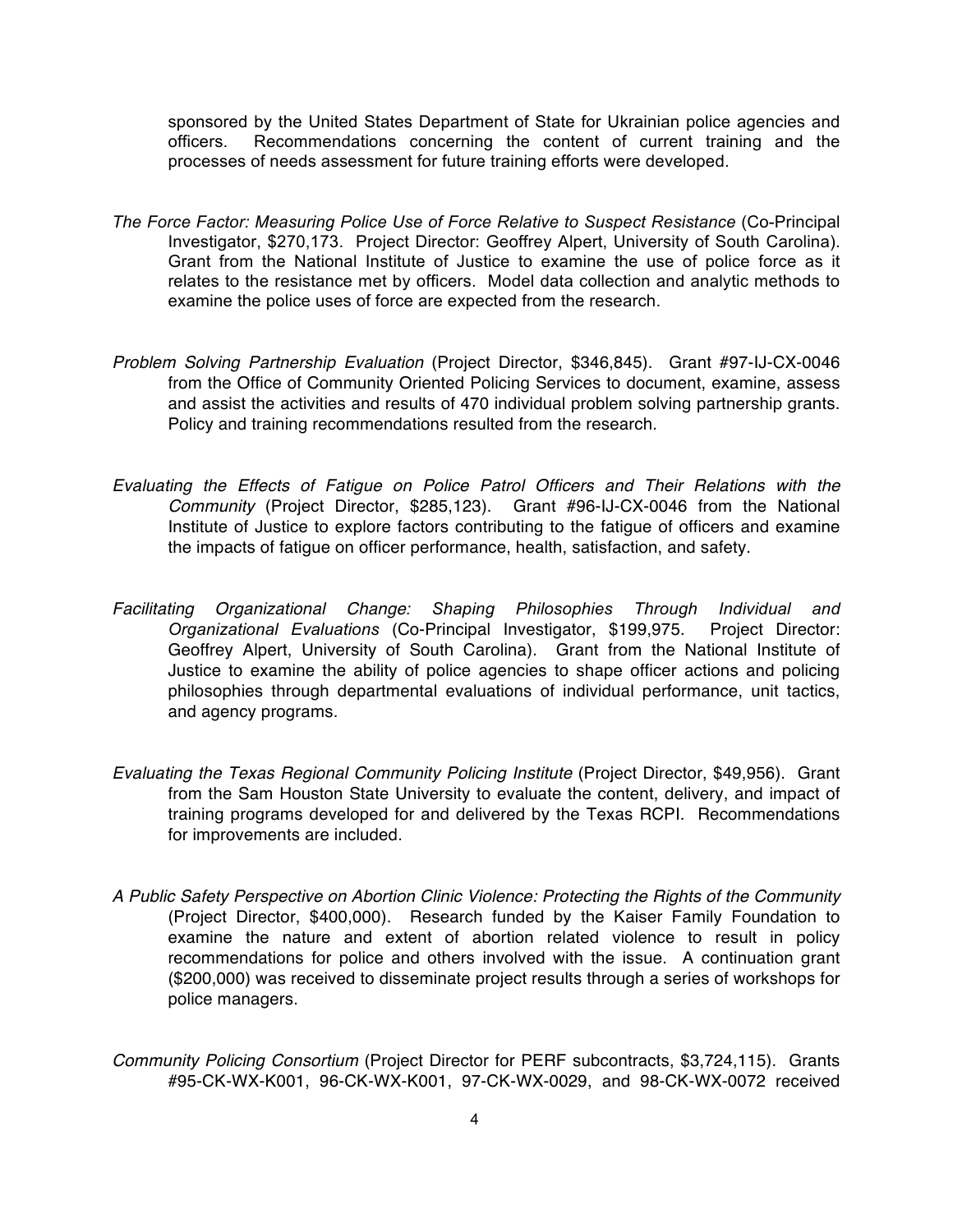from the Office of Community Oriented Policing Services to develop and disseminate problem-oriented policing capabilities including crime analysis, models of problem solving (expert and collaborative skills and supervision), and internet applications to link officers from differing communities.

- *Improving School Safety by Empowering Students in the Educational Process* (Project Director, \$168,214). Grant #93-IJ-CX-0026 received from the National Institute of Justice to develop and evaluate a program of community involvement designed to reduce crime and fear in an urban high school.
- *Police Pursuit Driving and Use of Excessive Force* (Co-Principal Investigator, \$199,996. Project Director: Geoffrey Alpert, University of South Carolina). Grant #93-IJ-CX-0061 received from the National Institute of Justice to examine the problems associated with police pursuit driving and the resultant use of police force.
- *Comprehensive Gang Initiative* (Project Director, \$624,916). Cooperative Agreements #91-DD-CX-K058 and 95-DD-BX-0069 received from the Bureau of Justice Assistance to develop and provide technical assistance to demonstration cities using problem-solving methods to confront urban gang problems.
- *Domestic Terrorism: Developing a Federal Response* (Project Director, \$39,875). Grant #89- DD-CX-K016 received from the Bureau of Justice Assistance to explore the problem of domestic terrorism and outline a proposed federal agenda of response and assistance at the state and local level.
- *Law Enforcement Handling of Juvenile Offenders* (Project Director, \$398,000). Grant #87-JS-CX-K097 received from the Office of Juvenile Justice and Delinquency Prevention to examine current methods and practices and develop model programs for handling of juvenile offenders by law enforcement agencies.
- *Technical Assistance and Training: Support for the Implementation of Effective Law Enforcement Programs* (Project Director, \$1,331,836). Grants #86-SA-CX-K034 and #89-ST-PX-K001 received from the Bureau of Justice Assistance to develop and provide programs of assistance to law enforcement agencies in the areas of crime and operations analysis; strategic and long-range planning; and methods of combating property, organized, and white-collar crime.
- *An Analysis of Emergency Services in York County, Nebraska* (Primary Consultant, \$27,000. Project Director: Bill Gay, University City Science Center). Consulting contract received from a joint city/county committee to examine the delivery of emergency services in York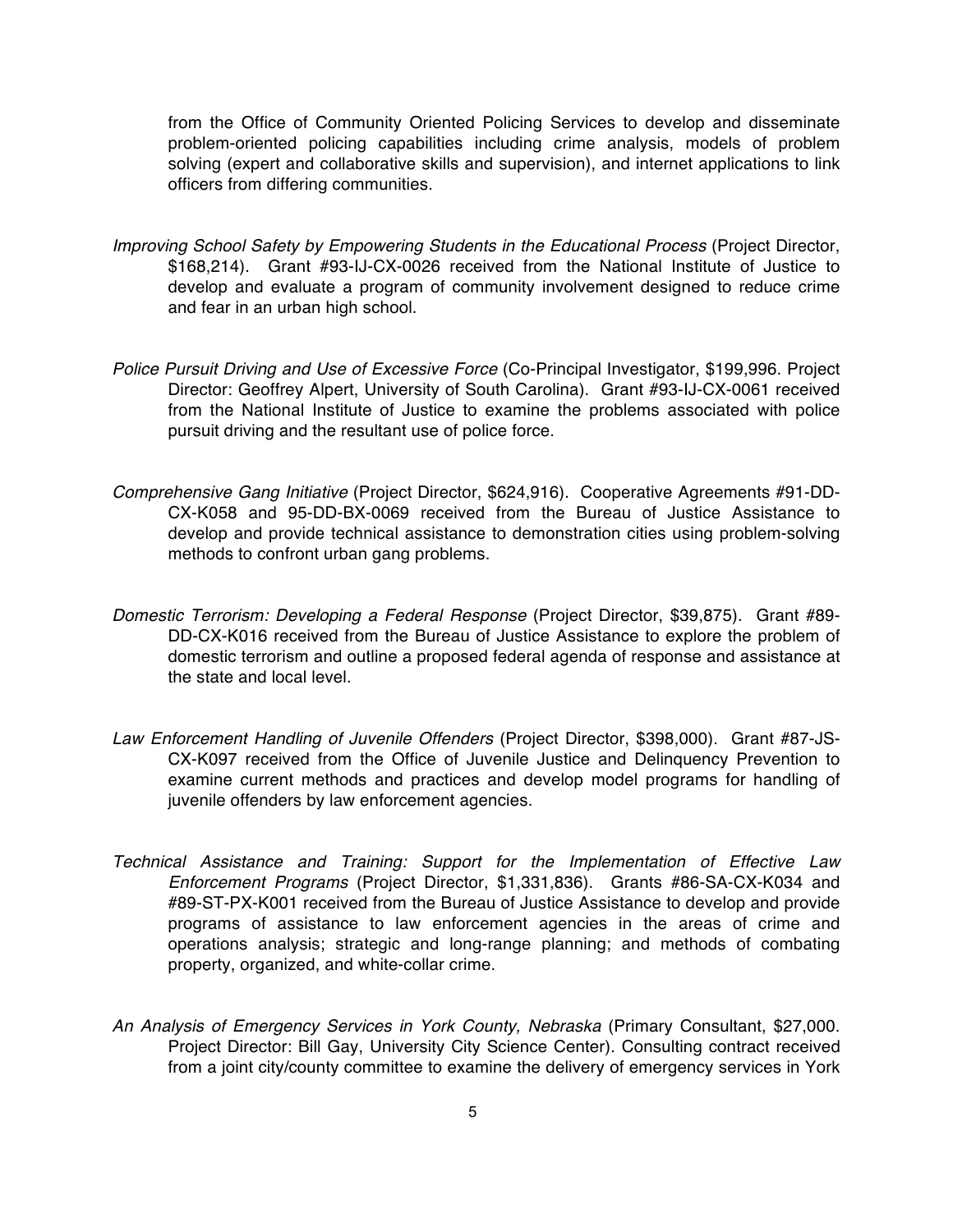County and develop recommendations for improved effectiveness and efficiency.

## **PUBLICATIONS Authored Books**

- Alpert, G.; D. Kenney; and R. Dunham (2000). *Police Pursuits: What We Know.* Washington, DC: Police Executive Research Forum.
- Kenney, D; D. Rose; T. Shelley; C. Maglieri; M. Reuland; and D. Weisel (1999). *A Conflict of Rights: Public Safety and Abortion Clinic Violence.* Washington, DC: Police Executive Research Forum.
- Kenney, D. and S. Watson (1998). *Crime in the Schools: Reducing Fear and Disorder with Student Problem Solving.* Washington, DC: Police Executive Research Forum.
- Kenney, D. and J. Finckenauer (1995). *Organized Crime in America.* Pacific Grove, CA: Wadsworth Publishing Company.

Reviewed in:

*Kriminologisches Journal,* 27.Jg. 1995, H.4.

Chapter 9: "Myths and Organized Crime: Is There a Mafia, and Does It Really Matter?" reprinted in Crutchfield, R.; G. Bridges; and J. Weis (eds.), *Essays and Readings in Criminology*. Thousand Oaks, CA: Pine Forge Press.

- Kenney, D. (1987). *Crime, Fear, and the New York City Subways: The Role of Citizen Action.* New York, NY: Praeger Publishers.
	- Reviewed in: *Journal of Criminal Justice,* 1989:20(1), 79-82; *Contemporary Sociology,* 1989:18(4), 589-90; *Transportation Research (A)*, 1988:22(6), 467-469; *Choice*, 1987:24, 1630.

#### **Edited Books**

*Managing Police Personnel* (with G. Cordner). Cincinnati, OH: Anderson Publishing, 1996.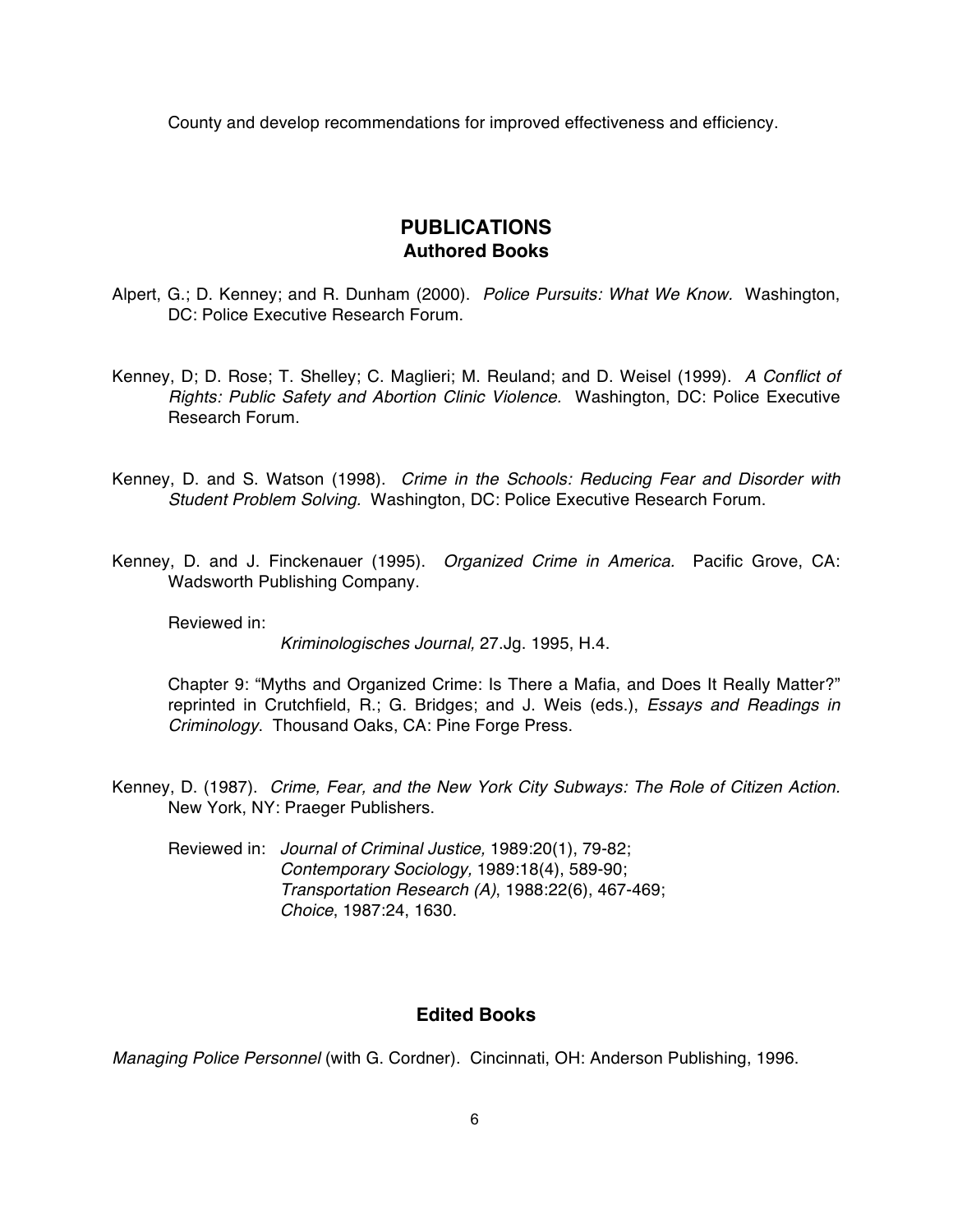Reviewed in: *L'Officier de Police/De Politiieofficier,* No. 8/1997.

*Managing Police Organizations* (with G. Cordner). Cincinnati, OH: Anderson Publishing, 1995.

Reviewed in: *L'Officier de Police/De Politiieofficier,* No. 8/1996. *The Justice Professional*, 1997 (Spring)

*Police and Policing: Contemporary Issues.* New York, NY: Praeger Publishers, 1990. Second Edition (with R. McNamara), 1999.

Reviewed in: *American Journal of Police,* 1990:9(3).

### **Articles**

- Kenney, D., M. White and M. Ruffinengo (2011). "Examining the Role of Patrol in Criminal Investigations: Houston's Investigative First Responder Project." *Police Quarterly,* 13(2):136-160.
- Kenney, D. (2003). "Research and the Public Policy Process." *Criminology and Public Policy,*  $2(1)$ .
- Kenney, D. and R. McNamara (2003). "Reducing Crime and Conflict in Kentucky's Schools." *Youth Violence and Juvenile Justice,* 1(1).

Kenney, D. (2002). "Training the Police in Ukraine." *Police Quarterly,* 5(4):470-492.

- Kenney, D. and M. Reuland (2002). "Public Order Policing: A National Survey of Abortion Related Conflict." *Journal of Criminal Justice,* 30(5):355-368.
- Kenney, D. and R. Godson (2002). "Countering Crime and Corruption." *Criminal Justice: The International Journal of Policy and Practice,* 2(4):439-470.
- Vila, B; G. Morrison; and D. Kenney (2002). "Improving Shift Schedule and Work Hour Policies and Practices to Increase Police Officer Performance, Health, and Safety." *Police Quarterly,* 5(1):4-24.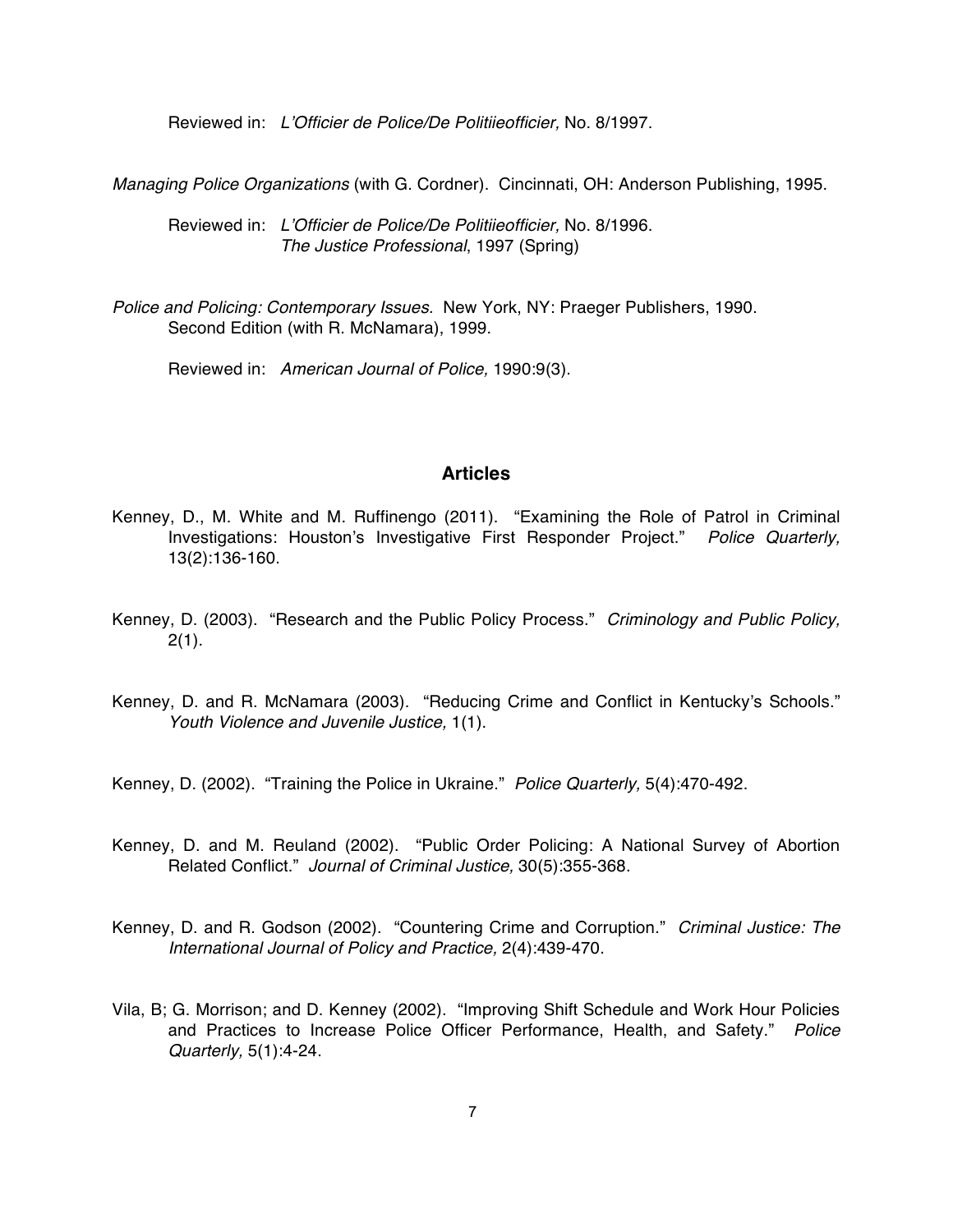Walker, S.; G. Alpert; and D. Kenney (2000). "Early Warning Systems for Police: Concept, History, and Issues." *Police Quarterly,* 3(2):132-152.

Reprinted in: Q. Thurman and J. Zhao (2004). *Contemporary Policing.* Los Angeles, CA: Roxbury Publishing.

J. Victor (2005). *Annual Editions: Criminal Justice.* New York, NY: McGraw-Hill Publishing.

S. Stojkovic, J. Klofas and D.Kalinich (2010). *The Administration and Management of Criminal Justice Organizations.* Long Grove, IL: Waveland Press.

Dunham, R.; G. Alpert; and D. Kenney (1998). "High Speed Pursuit: The Offenders' Perspective." *Criminal Justice and Behavior*, 25(1): 30-45.

Kenney, D. and G. Alpert (1997). "A National Survey of Pursuits and the Use of Police Force: Data from Law Enforcement Agencies." *Journal of Criminal Justice,* 25(4): 1-9*.*

Reprinted in Q. Thurman and J. Zhao (2004). *Contemporary Policing.* Los Angeles, CA: Roxbury Publishing.

Alpert, G.; D. Kenney; and R. Dunham (1997). "Police Pursuits and the Use of Force: Recognizing and Managing the 'Pucker Factor.'" *Justice Quarterly*, 14(2): 371-385.

Reprinted in M. Palmiotto (2001). *Police Misconduct.* Upper Saddle River, NJ: Prentice Hall.

Kenney, D. and S. Watson (1996). "Reducing Fear in the Schools: Managing Conflict with Student Problem-Solving." *Education and Urban Society*, 28(4):436-455.

Reprinted in T. Shelley and A. Grant (1998). *Problem-Oriented Policing: Crime Specific Problems, Critical Issues, and Making POP Work.* Washington, DC: Police Executive Research Forum.

- Kenney, D. (1994). "Reducing School Crime by Building Student Involvement." *Problem-Solving Quarterly,* 7(3).
- Finckenauer, J. and D. Kenney (1994). "Police Response to Juvenile Crime in America." *Report and Resource Material Series*, United Nations Asian Far East Institute.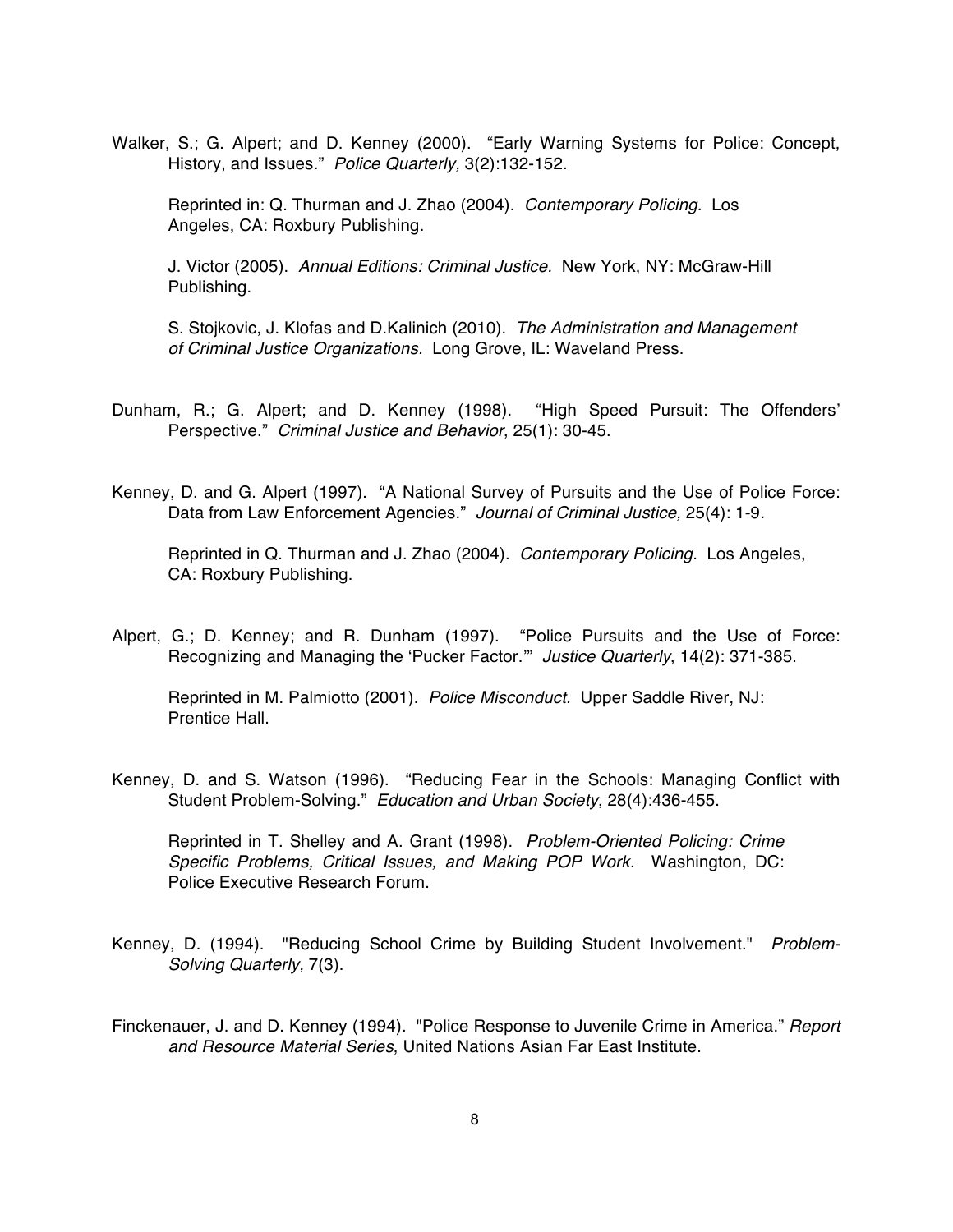- Kenney, D. and S. Watson (1993). "Improving School Safety by Empowering Students." *The Educational Forum,* 57(1):50-62.
- Kenney, D. and S. Watson (1990). "Intelligence and the Selection of Police Recruits." *American Journal of Police,* 9(4):39-64.

Kenney, D. (1986). "Crime on the Subways." *Justice Quarterly,* 3(4):481-496.

#### **Book Chapters and Other**

- Godson, R. and D. Kenney (2002). "Fostering a Culture of Lawfulness on the Mexico-U.S Border: Evaluation of a Pilot School-Based Program," in J. Bailey and J. Chabat (ed.), *Transnational Crime and Public Security: Challenges to Mexico and the United States*. Washington, DC: Georgetown University, Center for U.S.-Mexican Studies. La Jolla, CA: University of California Press
- Walker, S; G. Alpert; and D. Kenney (2001, July). "Early Warning Systems: Responding to the Problem Police Officer" in *NIJ Journal.* Washington, DC: National Institute of Justice.

Reprinted in V. Joseph and J. Naughon (2005). *Annual Editions: Criminal Justice.*  New York, NY: McGraw-Hill Publishing.

- Vila, B. and D. Kenney (2001). "Tired Cops: The Prevalence and Potential Consequences of Police Fatigue" in *NIJ Journal.* Washington, DC: National Institute of Justice.
- Vila, B.; D. Kenney; and G. Morrison (2001, April). "The Importance of Managing Police Fatigue" in *Police Chief*, pp. 188-193. Alexandria, VA: International Association of Chiefs of Police
- Reuland, M. and D. Kenney (2000). "Policing the Abortion Debate," in R. McNamara (ed.), *Perspectives: Social Problems*. Madison, WI: Coursewise Publishing Company.
- Kenney, D. (1999). "Policing the Schools." Discussion paper prepared for the School Safety Strategic Planning Meeting jointly sponsored by the National Institute of Justice and the Department of Education.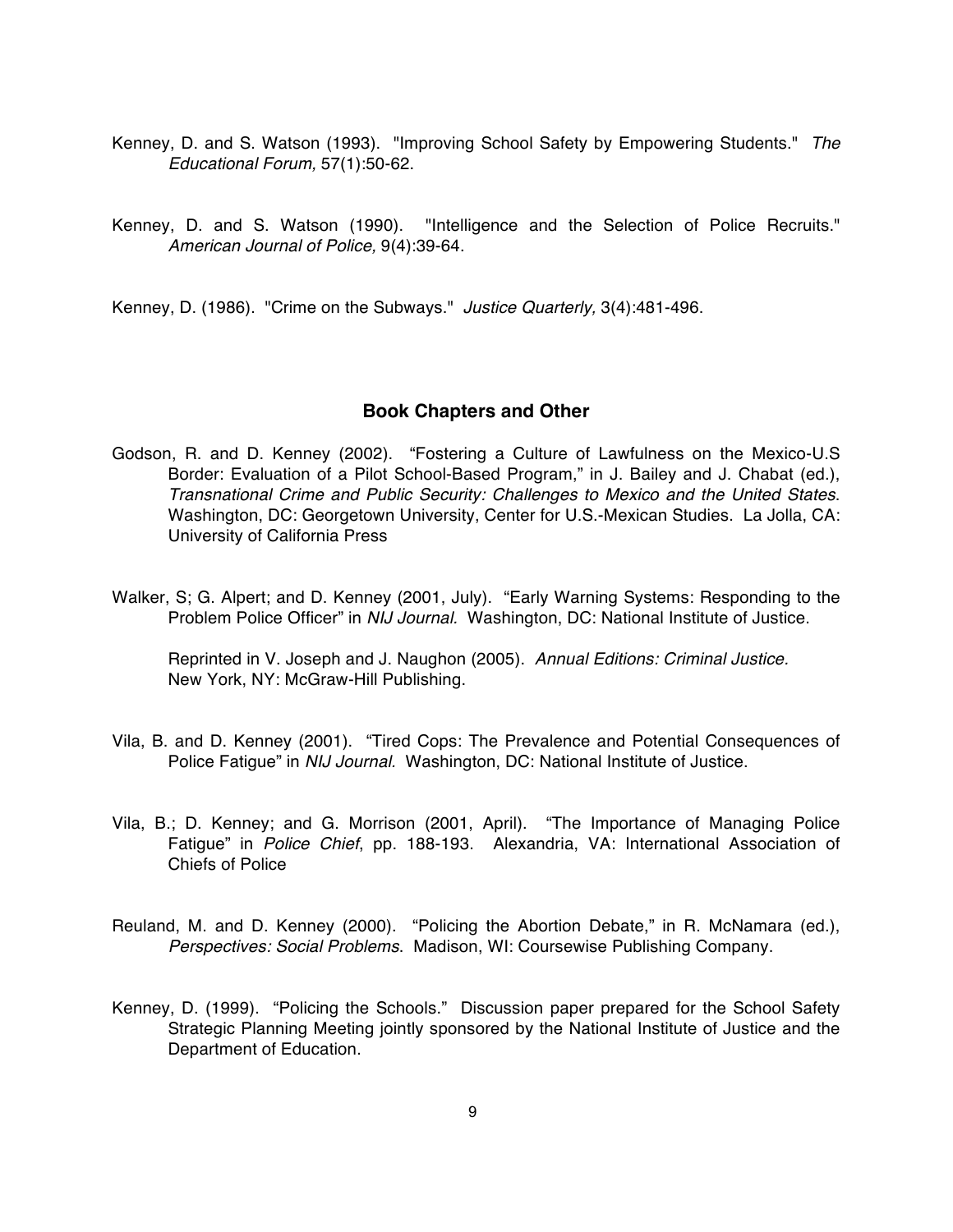- Kenney, D. (1999). "Policing as a Scientific Method: Increasing the Focus on Community Problem-Solving" in *Subject to Debate*. Washington, DC: Police Executive Research Forum.
- Kenney, D. (1998). "Organizational Accountability for Problem Solving" in W. Lyons and N. McPherson (eds.), *Leadership Sessions to Support Problem Oriented Policing*. Seattle, WA: Seattle Police Department and the Office of Community Oriented Policing Services.
- Cordner, G. and D. Kenney (1997). "Tactical Patrol Evaluation" in L. Hoover (ed.), *Police Program Evaluation.* Washington, D.C.: Police Executive Research Forum.
- Simmons, J. and D. Kenney (1996). "The Stages of Crime Analysis" in M. Reuland (ed.), *Managing Police Information: Practitioners Recipes for Success.* Washington, D.C.: Police Executive Research Forum.
- Watson, S.; D. Kenney; and C. Skinner (1996). "Problem-Solving for Preventing School Violence" in B. Stewart and N. Lovell (eds.), *Creating Safe Schools: Positive Responses to Violence in Schools.* Mississippi State, MS: Mississippi State University, Social Science Research Center.
- Kenney, D. (1996). "Developing the Capacity for Crime and Operations Analysis" in L. Hoover, (ed.), *Quantifying Quality in Policing.* Washington, D.C.: Police Executive Research Forum.
- Gramlich, C. and D. Kenney (1993). "We're Already in the Future." *Police Computer Review*,  $2(4)$ .
- Kenney, D. (1992). "Strategic Approaches" in L. Hoover (ed.), *Police Management: Issues and Perspectives.* Washington, D.C.: Police Executive Research Forum.
- Cordner, G. and D. Kenney (1991). "Tactical Patrol," one of four in a series of program packages. Huntsville, TX: LEMIT, Sam Houston State University.
- Inwald, R. and D. Kenney (1990). "Psychological Testing and Police Selection" in D. Kenney (ed.), *Police and Policing: Contemporary Issues.* New York, NY: Praeger Publishers.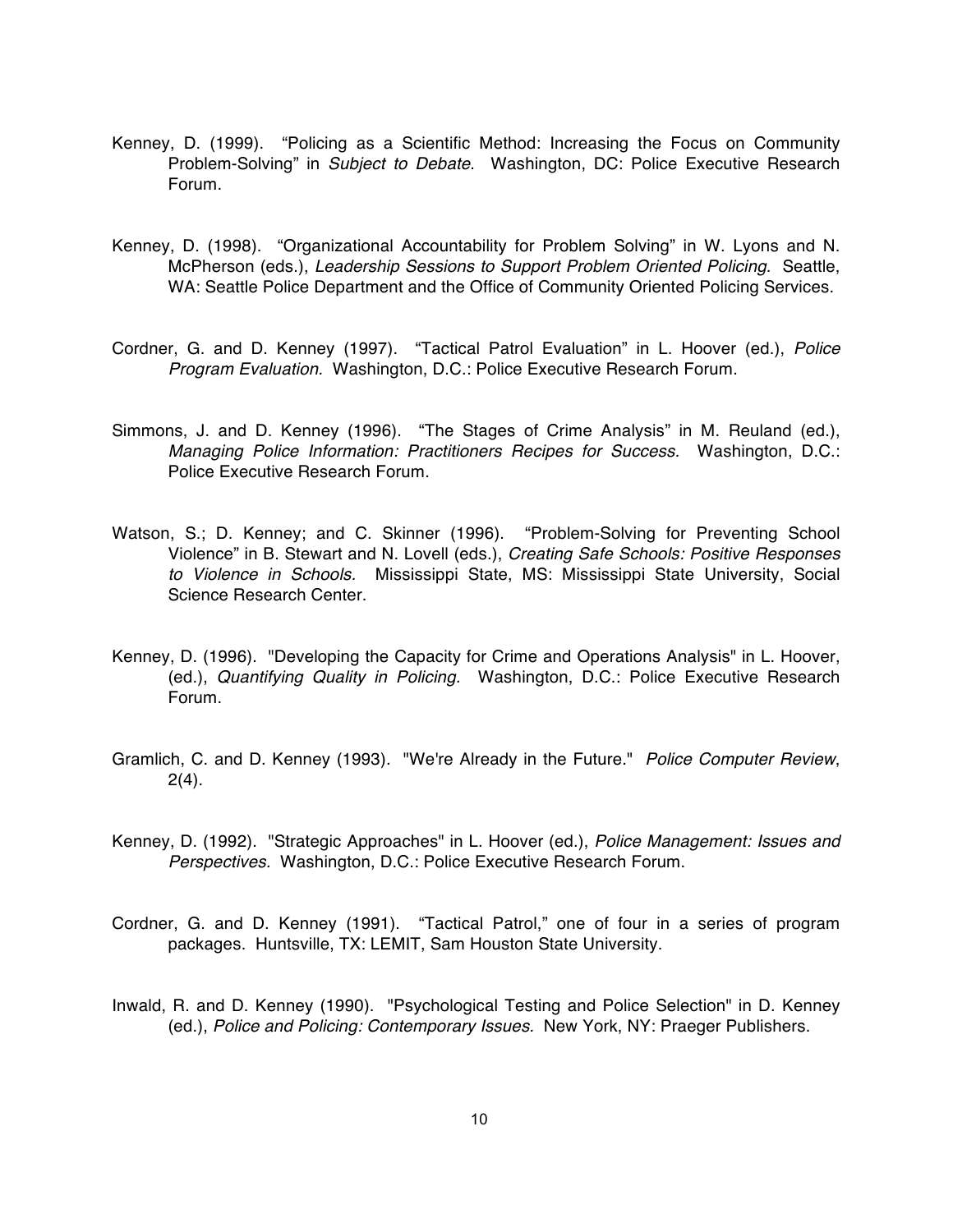Kenney, D. (1988). "The F.B.I. Doesn't Deserve to be on a Pedestal." *Newsday,* March 4.

Kenney, D. (1987). "Science is Not Turning the Tide Against Crime." *Newsday,* September 30.

#### **Reports, Monographs, and Evaluations**

- *Foundations for Evaluations of the Colombian National Police*. Washington, DC: National Strategy Information Center, 2012.
- *The Rule of Law in Mexico's Secondaria Schools: Results of the Surveys*. Mexico City, Mexico: Mexico Unido Contra La Delincuencia (MUCD), 2011.
- *Investigative First Responder Project: An Investigations/Patrol Experiment*. Houston, TX: Houston Police Department, 2008.
- *Public Perceptions of Police in Yemen: Nationwide Surveys of Residents and the Police*. New York, NY: John Jay College, City University of New York, 2008.
- *Teaching the Rule of Law: Evaluation of Panama's School-Based Program.* Washington, DC: National Strategy Information Center, 2008.
- *Promoting the Rule of Law in Colombia: Evaluation of a School-Based Program* (with P. Zapf and P. Phillips)*.* Washington, DC: National Strategy Information Center, 2006.
- *Public Perceptions of Police in Albania: Nationwide Surveys of Residents and the Police*. Washington, D.C.: *Policy*Lab, 2004.
- *Eyes in the Bank: Internet Applications to Support Police Response to Bank Robberies*. Washington, D.C.: *Policy*Lab, 2003.

Reprinted in *Varstvoslovje: Journal of Security Theory and Praxeology*, 5(4):294- 303 (2004).

Building Societal Support for the Rule of Law in the Republic of Georgia (with R. Godson, M. Litvin and G. Tevzadze). Washington, D.C.: National Institute of Justice, October 2003.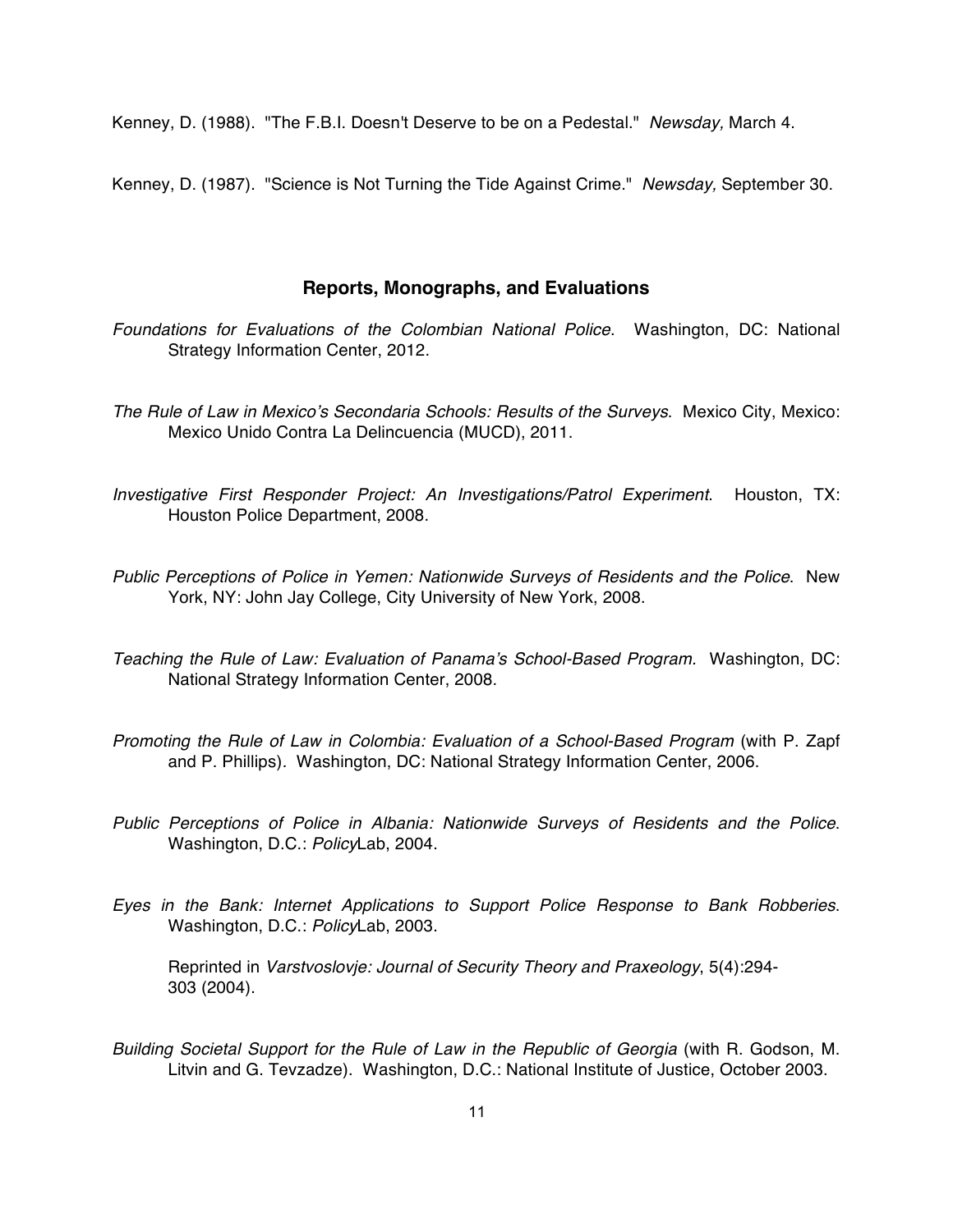- *Fostering a Culture of Lawfulness: Evaluation of the Phase 2 School-Based Education Program to Prevent Crime and Corruption in Baja California* (with H. Grant). Washington, D.C.: National Strategy Information Center, 2002.
- *Evaluating Police Performance* (with T. Oettmeier). Washington, D.C.: Bureau of Justice Assistance, 2002.
- *Assessing the Fit Between U.S. Sponsored Training and the Needs of Ukrainian Police Agencies* (with M. Reuland). Washington, D.C.: National Institute of Justice, September 2001.
- *The Force Factor: Measuring Police Use of Force Relative to Suspect Resistance* (Final Report) (with G. Alpert and R. Dunham). Washington, D.C.: National Institute of Justice, 2001.
- *Responding to the Problem Officer: A National Study of Early Warning Systems (Final Report)* (with S. Walker and G. Alpert). Washington, D.C.: National Institute of Justice, 2000.
- *Countering Crime and Corruption: A School-Based Program on the U.S.-Mexico Border*  (Evaluation Report) (with R. Godson). Washington, D.C.: National Strategy Information Center, 2000.
- *Evaluating the Effects of Fatigue on Police Patrol Officers* (with B. Vila; G. Morrison; and C. Maglieri). Washington, D.C.: National Institute of Justice, 1999.
- *Policing as a Scientific Method* (printed in both English and Arabic). Sharjah, United Arab Emirates: Sharjah Police, 1999.
- *Evaluating the Texas Regional Community Policing Institute* (with T. Shelley). Huntsville, TX: Sam Houston State University, 1999.
- *A Public Safety Perspective on Abortion Related Conflict and Violence: Protecting the Rights of the Community* (with D. Rose, T. Shelley, C. Maglieri, M. Reuland, and D. Weisel). Menlo Park, CA: Kaiser Family Foundation, 1998.

*Evaluating the Police: Introducing Problem-Solving through Personnel Performance Evaluations*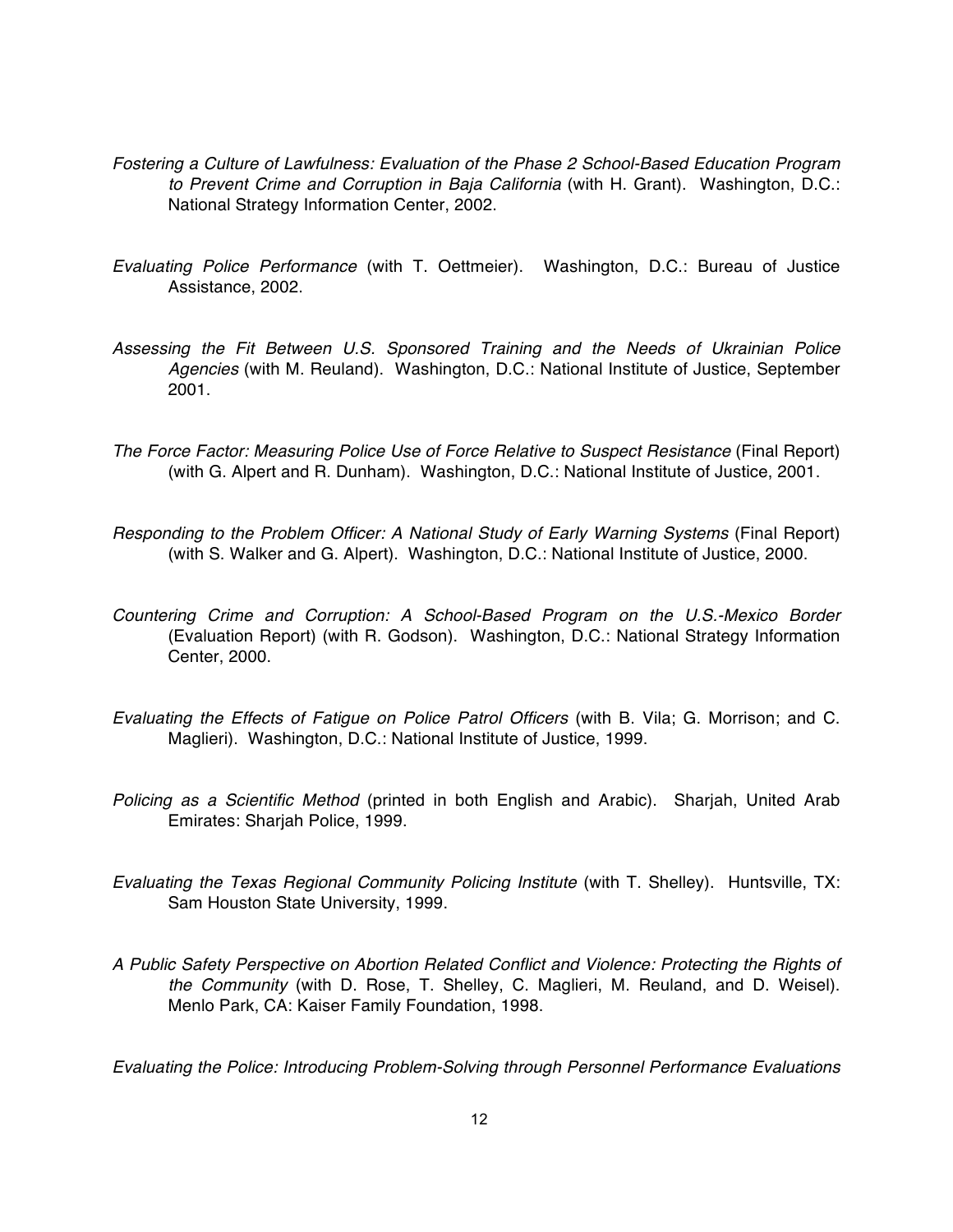(with T. Oettmeier and G. Alpert). Washington, D.C.: National Institute of Justice, 1998.

- *Improving School Safety by Empowering Students in the Educational Process: Final Report*  (with S. Watson). Washington, D.C.: National Institute of Justice, 1996.
- *Improving School Safety by Empowering Students in the Educational Process: A Curriculum Guide for Problem-Solving Classes* (with S. Watson and others). Washington, D.C.: National Institute of Justice, 1996.
- *Police Pursuits and the Use of Force* (with G. Alpert; R. Dunham; W. Smith; and M. Cosgrove). Washington, D.C.: National Institute of Justice, 1996.
- *Supervising the Problem-Solving Process: A Guide for Supervision and Supervisory Training* (with M. Reuland, T. Oettmeier, S. Watson, and D. Christman). Washington, D.C.: Police Executive Research Forum, 1996.
- *Information Management for Community-Oriented Policing* (with J. Simmons). Washington, D.C.: Office of Community Oriented Policing Services, Community Policing Consortium, 1996.
- *Problem-Solving: An Intermediate Guide to the Mechanics* (with S. Watson and J. Lusardi). Washington, D.C.: Office of Community Oriented Policing Services, Community Policing Consortium, 1995.
- *Integrating Information Systems and Analysis: A Plan for the Knoxville Police*. Washington, D.C.: Office of Community Oriented Police Services, Community Policing Consortium, 1994.
- *Gun Control in Nebraska: Views of Police Officials* (with M. Deacon). Omaha, NE: University Committee on Research, 1992.
- *Police Handling of Juveniles: Developing Model Programs of Response* (with T. Pate and E. Hamilton). Washington, D.C.: Police Foundation, 1991.
- *Domestic Terrorism: Developing a Coordinated Response* (with J. Ginger, A. Sapp, and R. McNamara). Washington, D.C.: Police Foundation, 1990.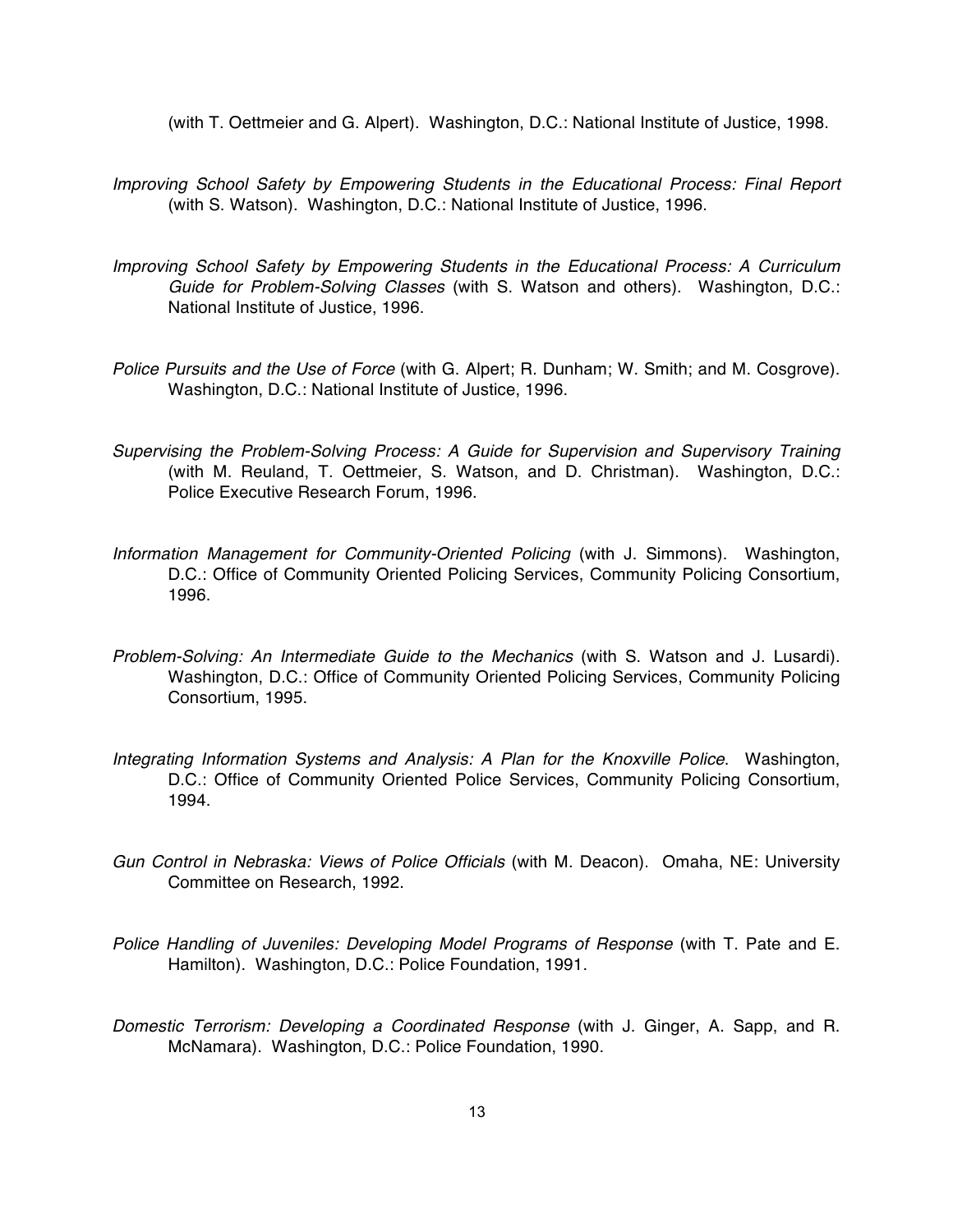- *Managing Information in the Lexington Police Department* (with R. Taylor and G. Cordner). A report prepared for the Lexington, Kentucky Police Department. September, 1990.
- *Developing Crime Analysis Capabilities in Yonkers, New York* (with J. Simmons). A report prepared for the Yonkers, New York Police Department. March, 1989.
- *Information Management in the Nebraska State Patrol: An Outline for the Future.* A report prepared for the Nebraska State Patrol. February, 1989.
- *An Analysis of Police Services in York, Nebraska* (with B. Gay). A report to the joint city/county committee to examine emergency services in York County, Nebraska. January, 1989.
- *A Review of the Management Information Systems of the Yonkers Police Department.* A report prepared for the Yonkers, New York Police Department. January, 1989.
- *Police Screening in Savannah.* A report prepared for the Savannah, Georgia Police Department. October, 1988.
- *Investigating Domestic Violence in Savannah: Officer Views on the Arrest Decision.* A report prepared for the Savannah, Georgia Police Department. June, 1988.
- *Final Report* to the Mayor's Advisory Committee on Police Needs (Mr. Glenn Palmer, Chairman); Trenton, New Jersey. September, 1983.

#### **Educational and Training Materials Developed**

- *Strengthening the Rule of Law and Promoting a Culture of Lawfulness: A Modular Approach for Training the Police* (2012). A 110-module design for police training in the rule of law and the promotion of a lawful culture. Bogotá, Colombia: Colombian National Police and AmeriPol.
- *Strengthening the Rule of Law and Promoting a Culture of Lawfulness: Curriculum for Officer Cadets of the Colombian National Police* (2008). A two-part pre-service curriculum for police officer candidates in the CNP that refocuses the role of sublieutenants to the development of community collaboration. Bogotá, Colombia: Colombian National Police.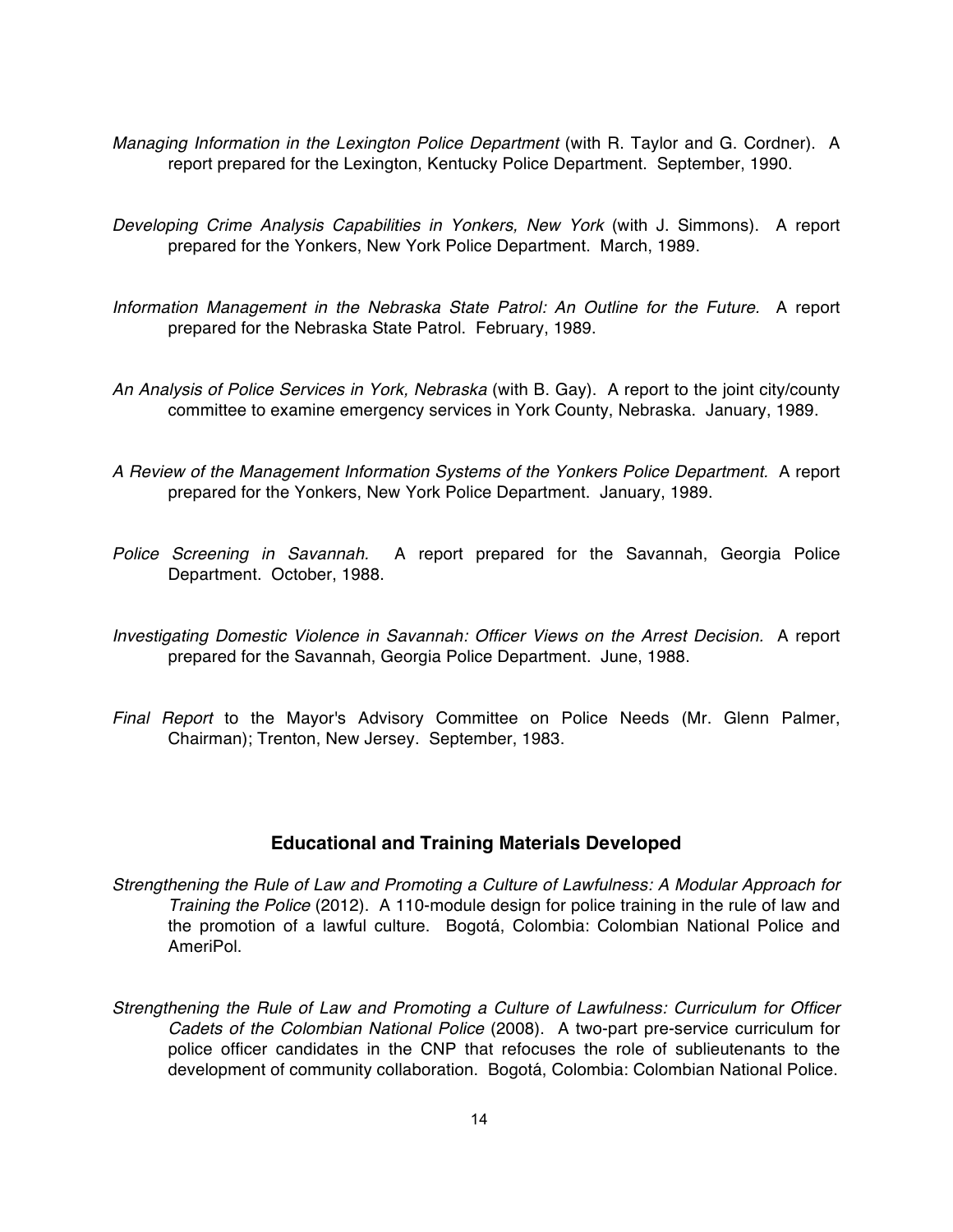- *Policing a Diverse Society* (2003; Second Edition, 2006). A two-part curriculum for police officers and managers that examines the issues behind and methods available to officers at all levels to assist them in interacting with a wide range of diverse cultural and cross-cultural groups. Washington, DC: Bureau of Justice Assistance.
- *School-Based Education to Counter Crime and Corruption* (2000). A curriculum for junior high school students in Tijuana, Mexico and San Diego, California to emphasize the importance of and methods to attain a culture of lawfulness. Washington, DC: National Strategy Information Center.
- *Leading for Change* (2000). A curriculum in organizational change developed for the Regional Community Policing Institute at Eastern Kentucky University. Richmond, Kentucky, July.
- *Collaborative Problem Solving* (1998). A curriculum for police officers on the methods and mechanics of police problem solving. Washington, DC: Police Executive Research Forum.
- *Supervising Problem Solving* (1997). A curriculum for police middle managers on the supervision of police problem solving. Washington, DC: Police Executive Research Forum.

### **Papers and Presentations**

- "Measuring Public Perceptions of Police." Invited presentation to the Inter-American Development Bank. Washington, DC. January 2013.
- "Improving Police and Policing: Ideas for Future Experimentation." Invited presentation to the Uruguay National Police. Montevideo, Uruguay. November 2012.
- "The Linkage Between Transnational Organized Crime and Drug Trafficking as a Threat to Peace and Security." Invited presentation to the Thailand Institute of Justice. Bangkok, Thailand. September 2012.
- "If You Didn't Like Last Year, You are Really Going to Hate Tomorrow." Invited presentation to the Northeast Association of Criminal Justice Sciences. Portsmouth, Rhode Island.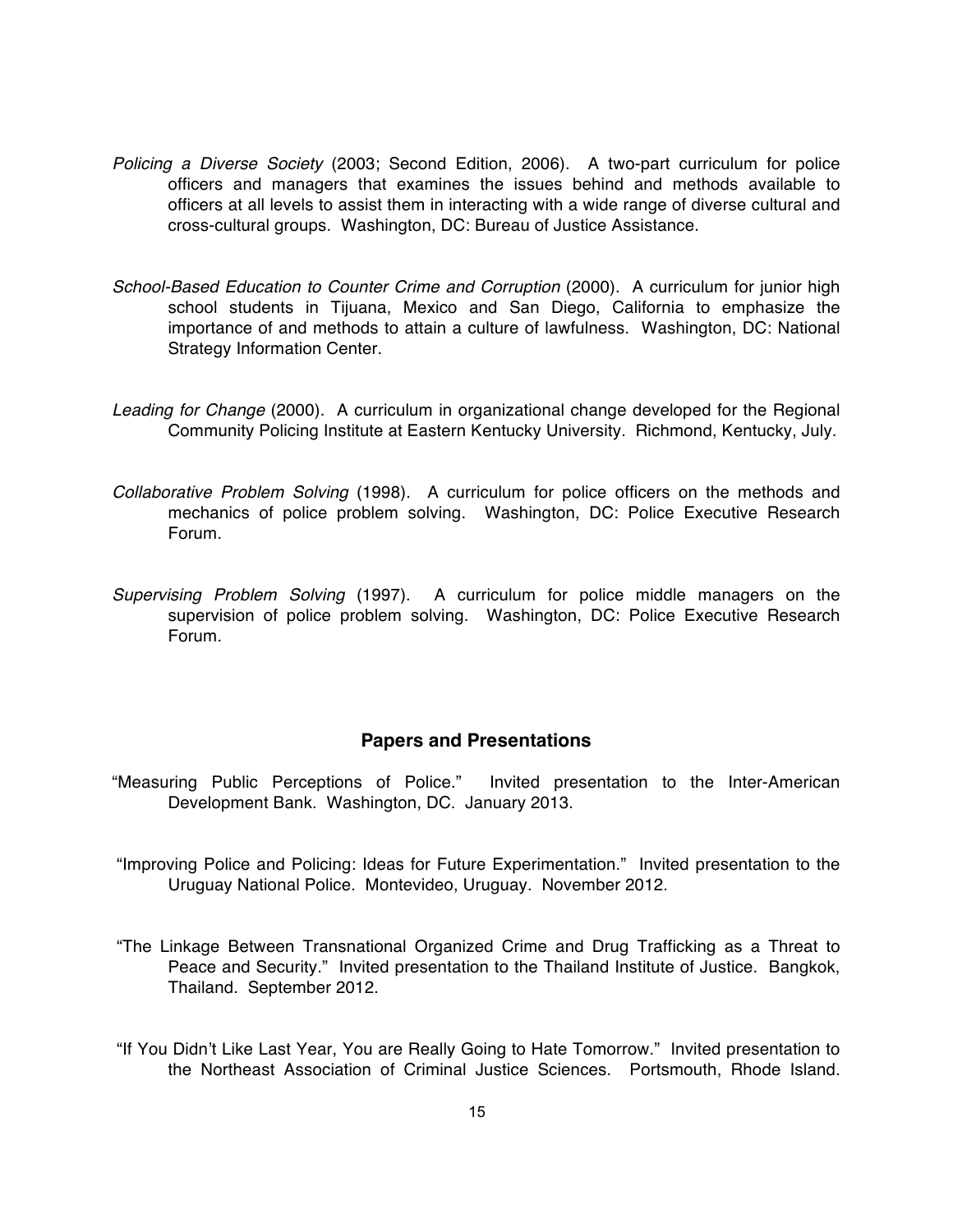- "The Lessons from Colombia: Are They of Use in Mexico?" Invited presentation to the Center for Violence Prevention and Community Safety at the Arizona State University. Phoeniz, AZ. April 2012.
- "Techno Crime Fighting: Law Enforcement, Crime Fighting, Civil Liberties and the Web." Invited presentation to the Sixth Annual Guggenheim Foundation Symposium on Justice. New York, NY. February 1, 2011.
- "Managing and Planning for Modern Policing." Invited seminar with 35 police officials from the Yemen National Police. Meeting sponsored by the United Nations Development Program (UNDP), the United Kingdom's Department for International Development (DFID) and the Yemen Ministry of Interior. Sana'a, Yemen. August 14 - 30, 2007.
- "Strengthening the Fundamentals of Democratic Policing." Invited seminar with 50 police chiefs from the Bishkek and Osh regions of the Kyrgyz Republic. Meeting sponsored by the Kyrgyz Ministry of Interior and the Police Assistance Programme of the Organization for Security Cooperation in Europe. Bishkek and Osh, Kyrgyz Republic. June 9 – 23, 2007.
- "Managing the Police with Better Information." Invited seminar the directors of the Military and Civil police for the State of Minas Gerais, Brazil. Meeting sponsored by the State Secretariat of Social Defense and the United Nations Development Program. Belo Horizonte, Brazil. May 29 to June 3, 2006
- "Counter-Terrorism Challenges." Invited discussant at the International Rountable of the conference of Police Challenges in the 21<sup>st</sup> Century. Somerset, Kentucky. October 11, 2005.
- "Culture of Lawfulness: Results from Central and South America." Presentation to the  $7<sup>th</sup>$ Meeting of the Experts Group on Demand Reduction, Inter-American Drug Abuse Control Commission (CICAD) of the Organization of American States (OAS). Buenos Aires, Argentina. September 28, 2004.
- "Training Diversity." Presentation to the 54<sup>th</sup> Annual Meeting of the American Society of Criminology. Chicago, IL. November 14, 2002.

"Democratizing the KGB: Lessons Learned from Ukraine." Presentation to the *Annual*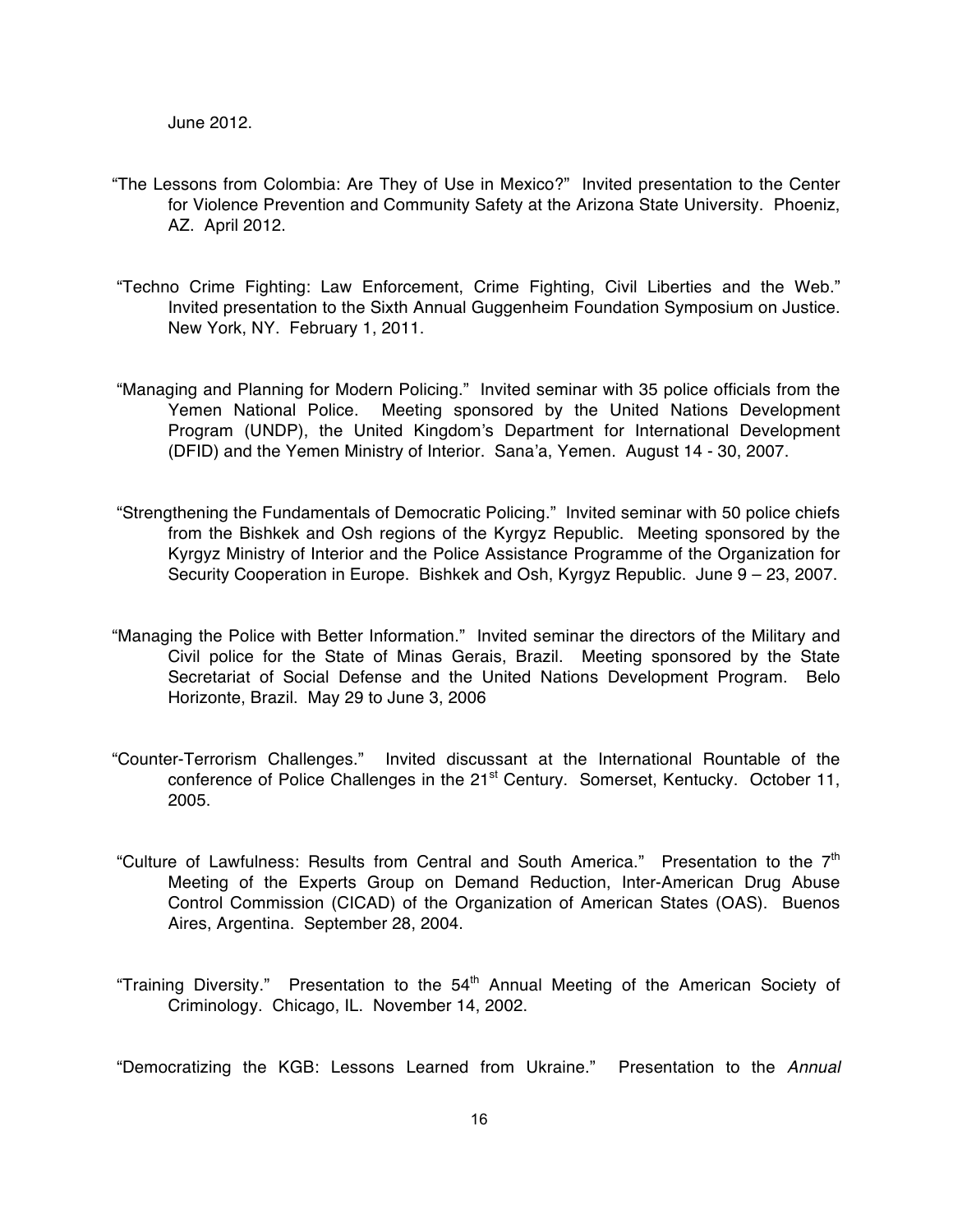*Conference on Criminal Justice Research and Evaluation: Enhancing Policy and Practice*, sponsored by the National Institute of Justice. Washington, DC. July 2002.

- "Experience Exchanges: What We've Learned About U.S. Sponsored Programs for Foreign Police Agencies." Presentation to the conference on *Working toward a Greater Understanding of Transnational Organized Crime,* sponsored by the National Institute of Justice, Washington, DC. May 2002.
- "Training the Police in Ukraine." Presentation to the *Final Conference* of the U.S./Ukraine Joint Research Program sponsored by the National Institute of Justice and the Ukrainian Academy of Law Sciences. Kiev, Ukraine. January 2002.
- "Theories, Trends, and Patterns of School Violence." Presentation to the Third Annual School Safety Conference, *Creating and Maintaining a Safe Learning Environment*, sponsored by the Security Management Institute and the New York State Regional Community Policing Institute. New York, NY. June 2001.
- "Getting Youths to Problem Solve." Presentation on *Youth Intiated Social Change* sponsored by the Markle Foundation, Violence Institute of New Jersey, and Global Kids. New York, NY. January 2001.
- "U.S.—Ukraine Research and Training Partnerships." Paper presented to the 2000 Annual Meeting of the American Society of Criminology. San Francisco, CA. November 2000.
- "Cross Border Cooperation Crime and Trade." Invited presentation to the Oisin Programme: An Examination of Inter-Jurisdictional Investigations Pertaining to International Drug Trafficking and Money Laundering (An international conference sponsored by the European Union). Dublin, Ireland. November 3, 2000.
- "Issues in School Crime: What We Know and What We Can Do." Invited presentation to the J. Kelly Sisk Lecture in Public Affairs, Furman University. Greenville, SC. October 12, 2000.
- "Fostering a Culture of Lawfulness: The Role of Education, Mass Media, Culture and Leadership." Invited presentation to the International Executive Leadership Seminar, Georgetown University. Washington, DC. August 10, 2000.

"Police Pursuits: Developing Departmental Guidelines." Invited presentation to the Law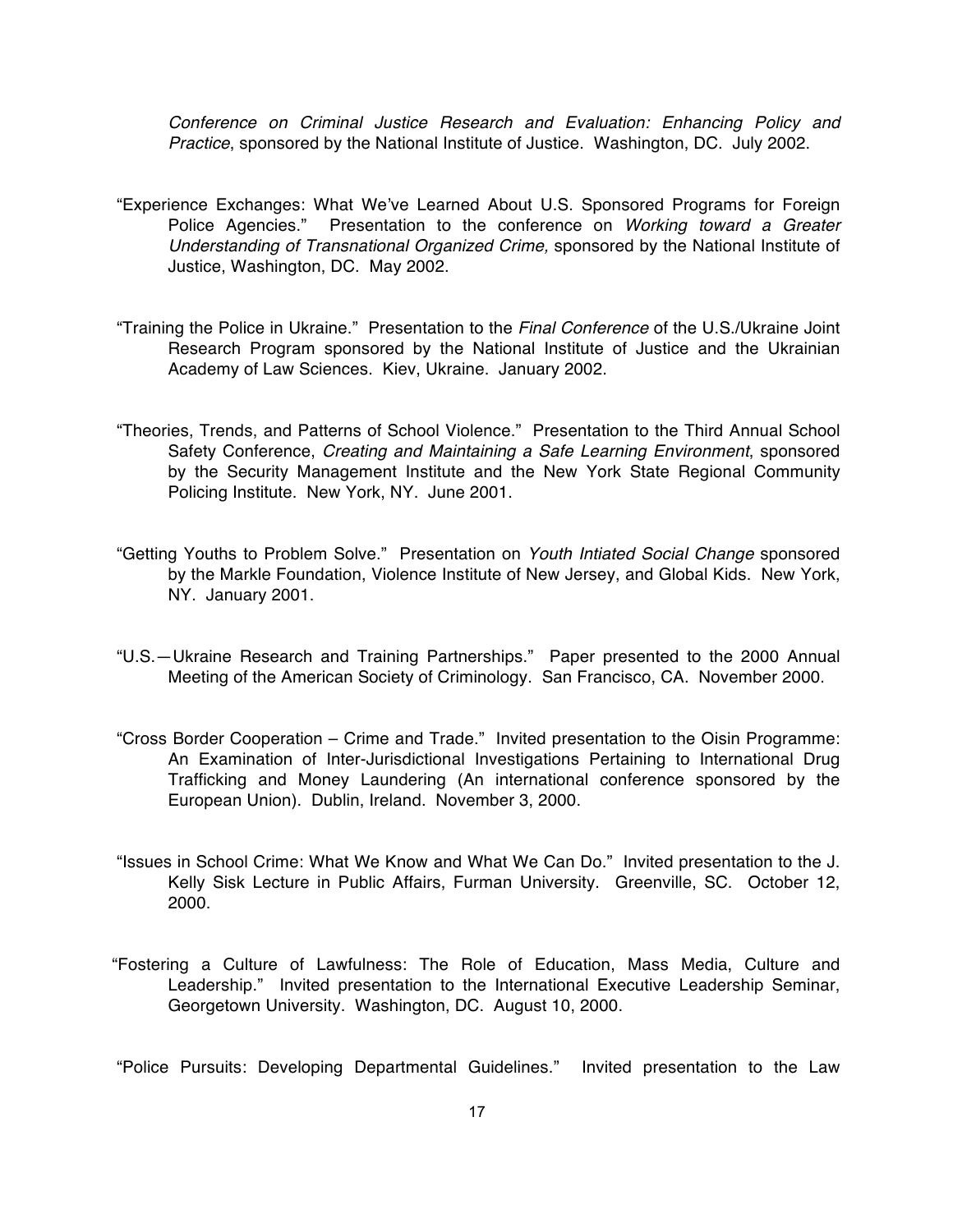Enforcement Research Center, Wichita State University. Wichita, KS. May 12, 2000.

- "A School-Based Approach to Countering Crime and Corruption." Invited presentation and participation in the United Nation's 10<sup>th</sup> Annual Congress on Crime and Crime Prevention. Vienna, Austria. April 12-13, 2000.
- "Investigations Restructuring or Reinforcing the Status Quo?" Presentation to the 1999 Annual Conference on Leadership Sessions to Support Problem Oriented Policing. Seattle, WA. October 3, 1999.
- "Examining Police Fatigue: Measuring Extent and Impact." Presentation to NIJ's Annual Conference on Criminal Justice Research and Evaluation. Washington, DC. July 22, 1999.
- "Schoolhouse Hype The Media's Impact." Presentation to the Coalition for Juvenile Justice Annual Conference on Youth Violence: Forging a Community Response. Washington, DC. April 10, 1999.
- "Measuring What Matters in Policing." Presentation and panel director at the 1999 Annual Meeting of Academy of Criminal Justice Sciences. Orlando, FL. March 11, 1999.
- "Policing as a Scientific Method: Increasing the Focus on Problem Solving in the Community." Presentation to the conference on Enhancing the Police Sciences. Sharjah, United Arab Emirates. December 15, 1998.
- "Unmet Expectations: The Problems of Problem Solving." Presentation to the 1998 International Problem-Oriented Policing Conference. San Diego, CA. November 3, 1998.
- "Understanding the Effects of Fatigue and Burnout." Presentation to the National Community Policing Conference. Portland, OR. September 22, 1998.
- "Accountability and the Police: The State of Problem Solving." Plenary presentation to the 1998 leadership conference, "When the Heat's On." Seattle, WA. June 11, 1998.
- "Understanding School Crime: Setting Goals and Expectations for Responses." Presentation to the U.S. Department of Education's Safe and Drug-Free Schools Program's 1998 Conference on Implementing the Principles of Effectiveness. Washington, DC. June 8,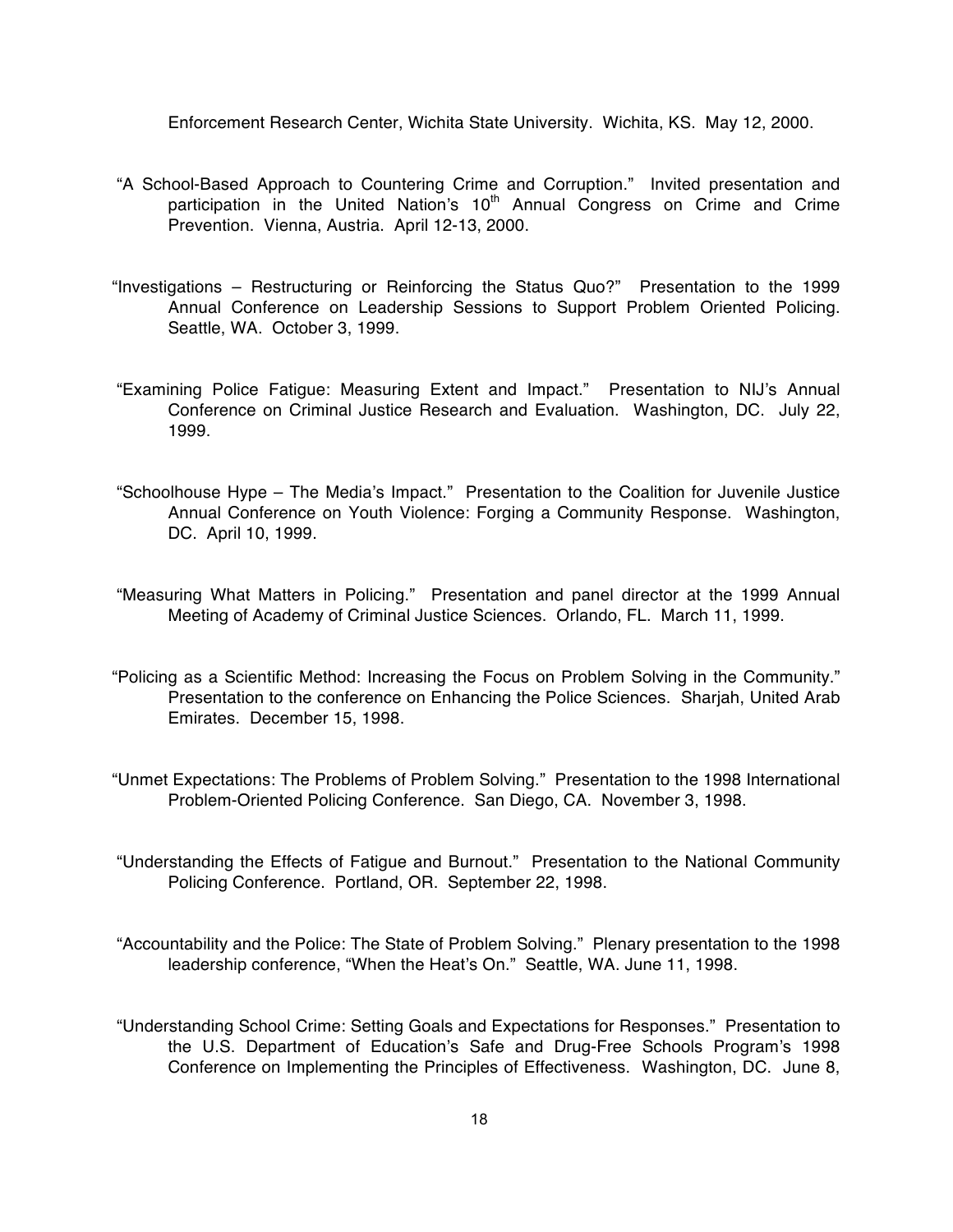1998.

- "Abortion-Related Conflicts: Policy Recommendations and the Results of the National Survey." Presentation to the Police Foundation. Washington, DC. March 30, 1998.
- "Crime in the Schools: A Problem-Solving Approach." Presentation to the December 1997 NIJ Research in Progress Seminar.
- "Information Systems for Problem-Oriented Policing." Paper presented to the 1996 Annual Meeting of the American Society of Criminology. Chicago, IL. November 1996.
- "Can I Get a Witness." Paper presented to the 1996 Annual Meeting of the Academy of Criminal Justice Sciences. Las Vegas, NV. March 1996.
- "Empowering Students for Safer Schools." Paper presented to the 1995 Annual Meeting of the American Society of Criminology. Boston, MA. November 1995.
- "Claims of Failure: Problems with Problem-Solving." Presentation and discussion at the 6th Annual International Problem-Oriented Policing Conference. San Diego, CA. November 1995.
- "School Safety in Charlotte." Paper presented to the 1995 Annual Meeting of the Academy of Criminal Justice Sciences. Boston, MA. March 1995.
- "Improving School Safety." Paper presented to the 1994 Annual Meeting of the American Society of Criminology. Miami, FL. November 1994.
- "Building a Framework for Crime and Operations Analysis." Invited paper presented to the Crime Analysis Developmental Group, a project of the Police Research Center. Huntsville, TX. May 1994.
- "Using Police Information: Analyzing Crime and Operations Information." Invited paper presented to the Executive Issues Seminar Series, a statewide conference co-sponsored by the Texas Commission on Law Enforcement Officer Standards and Education and Sam Houston State University. San Antonio, TX. February 1994.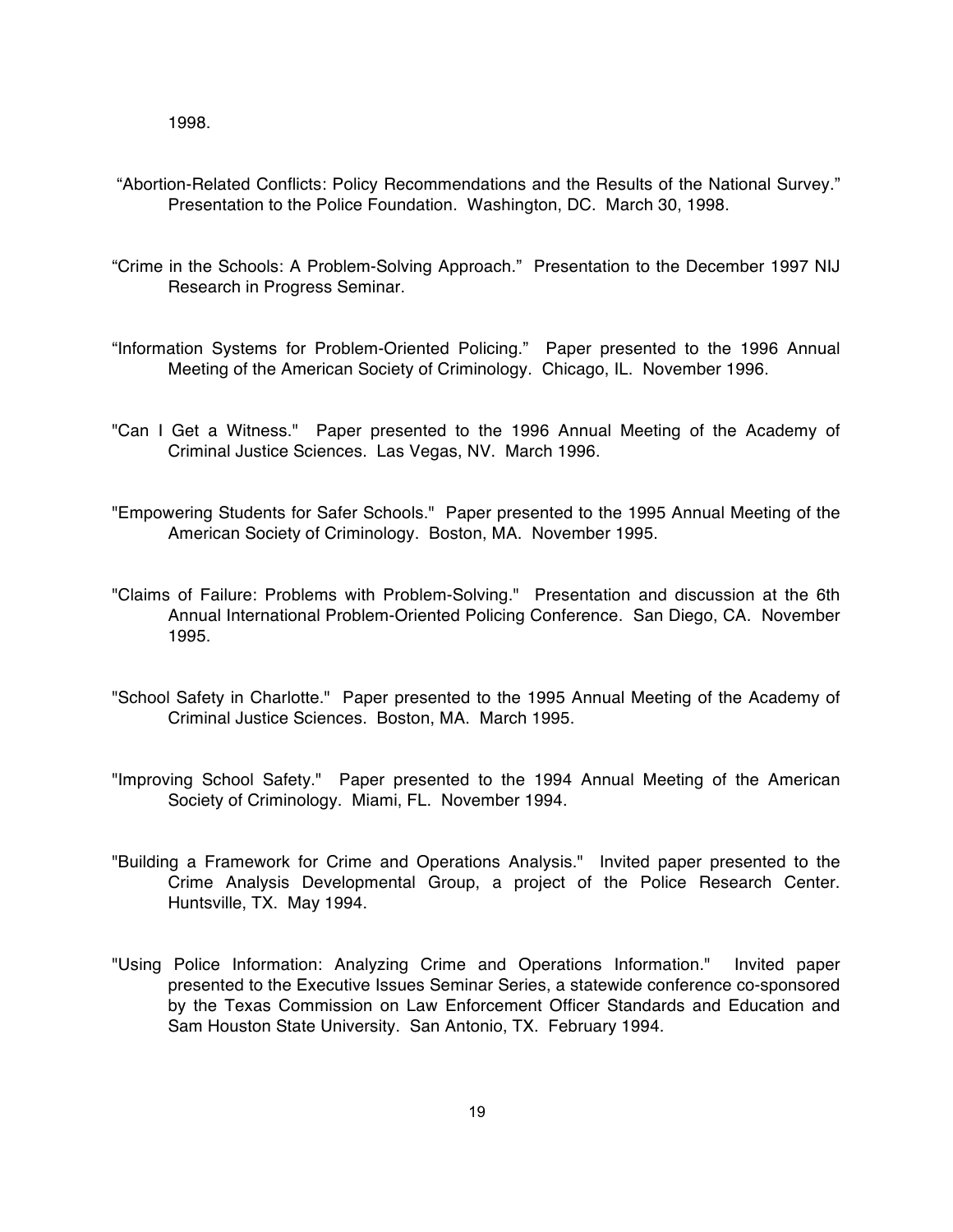- "Issues in the Definition of Organized Crime." Paper presented to the 1993 Annual Meeting of the American Society of Criminology. Phoenix, AZ. October 1993.
- "Innovative Programs in Law Enforcement Administration." Invited paper presented to statewide conferences co-sponsored by the Texas Law Enforcement Management Institute and Sam Houston State University. Huntsville, TX. November, 1992; April, 1993; May 1993; November 1994; June 1995; November 1995.
- "Innovative Programs in Law Enforcement Operations." Invited paper presented to statewide conferences co-sponsored by the Texas Law Enforcement Management Institute and Sam Houston State University. Huntsville, TX. November 1992; April 1993; May 1993; November 1994; June 1995; November 1995.
- "Publishing or Perishing: Citation Practices in Criminal Justice" (with G. Cordner and J. Arneil). Paper presented to the 1992 Annual Meeting of the American Society of Criminology. New Orleans, LA. November 1992.
- "Emerging Forms of Organized Crime." Panel chair/discussant at the 1992 Annual Meeting of the American Society of Criminology. New Orleans, LA. November 1992.
- "School Crime and Violence: School Psychology's Next Hurdle or Obstacle?" (with S. Watson, J. Sartor, and P. Freer). Paper presented at the 1992 Annual Convention of the American Psychological Association. Washington, D.C. April 1992.
- "Traditional Organized Crime in America." Invited paper presented to the Organized Criminal Groups and Gangs Seminar sponsored by W. H. Harris and Associates. New Orleans, LA. January 1992.
- "Police Handling of Juvenile Offenders: Developing Innovative Approaches" (with T. Pate and E. Hamilton). Paper presented to the 1991 Annual Meeting of the American Society of Criminology. San Francisco, CA. November 1991.
- "Creativity with Accountability." Invited paper presented to the Executive Issues Seminar Series, a statewide conference co-sponsored by the Texas Commission on Law Enforcement Officer Standards and Education and Sam Houston State University. Corpus Christi, TX. (April, 1991); San Antonio, TX. (April 1992).

"Youth Gangs." Panel chair/discussant at the 1991 Annual Meeting of the Academy of Criminal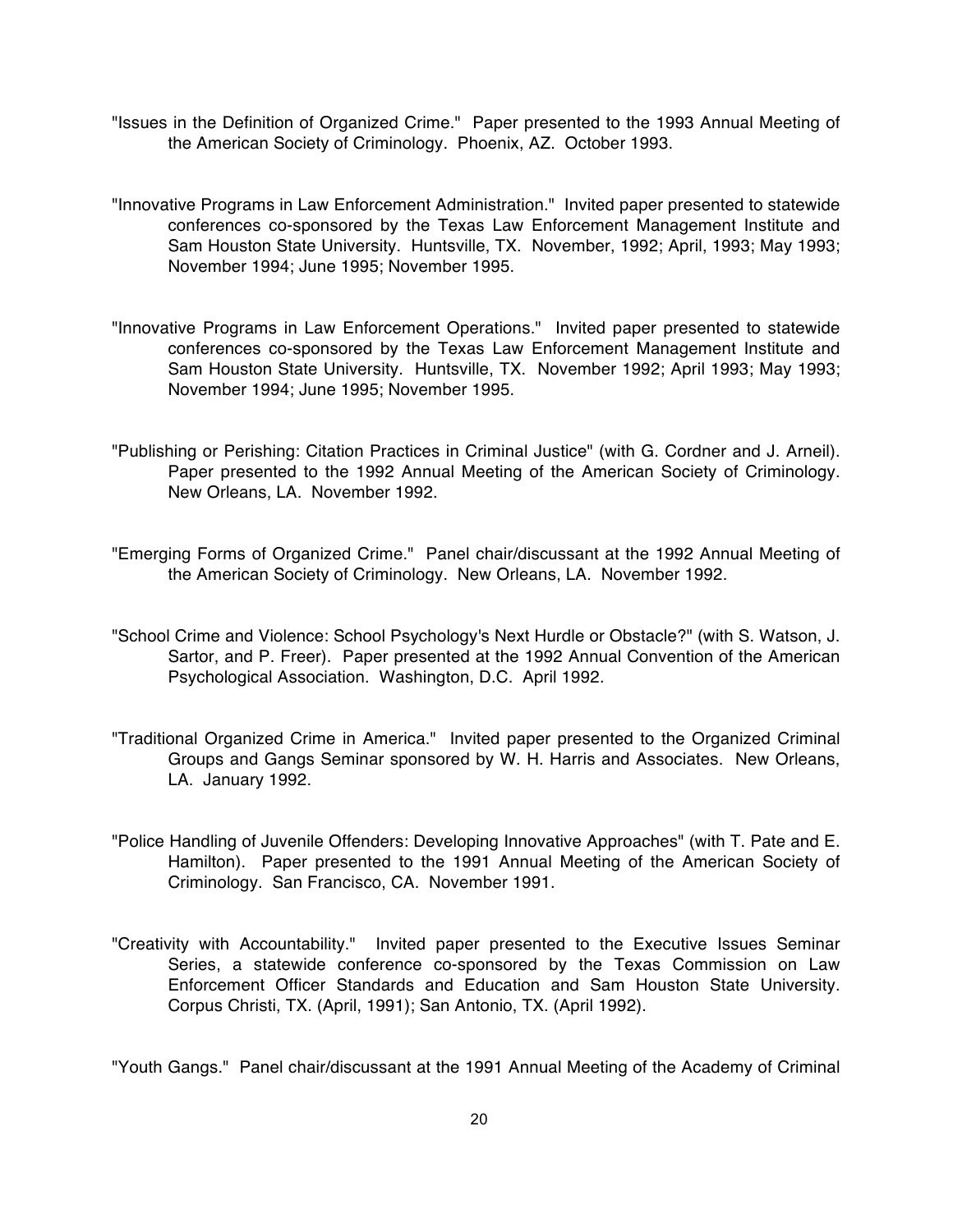Justice Sciences. Nashville, TN. March 1991.

- "The Problems with Problem Oriented Policing." Paper presented to the 1991 Annual Meeting of the Academy of Criminal Justice Sciences. Nashville, TN. March 1991.
- "Police Personnel: Selection and Evaluation." Panel chair/discussant at the 1990 Annual Meeting of the Academy of Criminal Justice Sciences. Denver, CO. March 1990.
- "Police Under Siege: Searching for Solutions to Drugs and Violence." Paper presented to the 1989 Annual Meeting of the Northeastern Association of Criminal Justice Sciences. Lowell, MA. October 1989.
- "Law Enforcement Consulting: A New Role for School Psychologists" (with S. Watson). Paper presented to the 1989 Annual Meeting of the National Association of School Psychologists. Boston, MA. April 1989.
- "Law Enforcement Handling of Juvenile Offenders: An Analysis of Current Practices." Paper presented to the 1989 Annual Meeting of the Academy of Criminal Justice Sciences. Washington, D.C. March 1989.
- "Applying Federal Resources at the Local Level." Invited paper presented at three national conferences (Comprehensive Drug Prevention, Education, Treatment and Enforcement Strategy and Program Development Seminar") co-sponsored by the U.S. Departments of Education; Health and Human Services; and Justice. Alexandria, VA and San Antonio, TX (February 1989) and San Francisco, CA (March 1989).
- "Police Handling of Juveniles: Developing New Strategies." Invited paper presented to a national conference ("New Directions: Issues and Programs in Juvenile Justice") sponsored by the Office of Juvenile Justice and Delinquency Prevention. Cincinnati, OH. December 1988.
- "Intelligence and the Selection of Police Recruits." Paper presented to the 17th Annual Meeting of the Society of Police and Criminal Psychologists. San Antonio, TX. October 1988.
- "The Guardian Angels: The Questions of Effectiveness." Paper presented to the 37th Annual Meeting of the American Society of Criminology. San Diego, CA. November 1985.